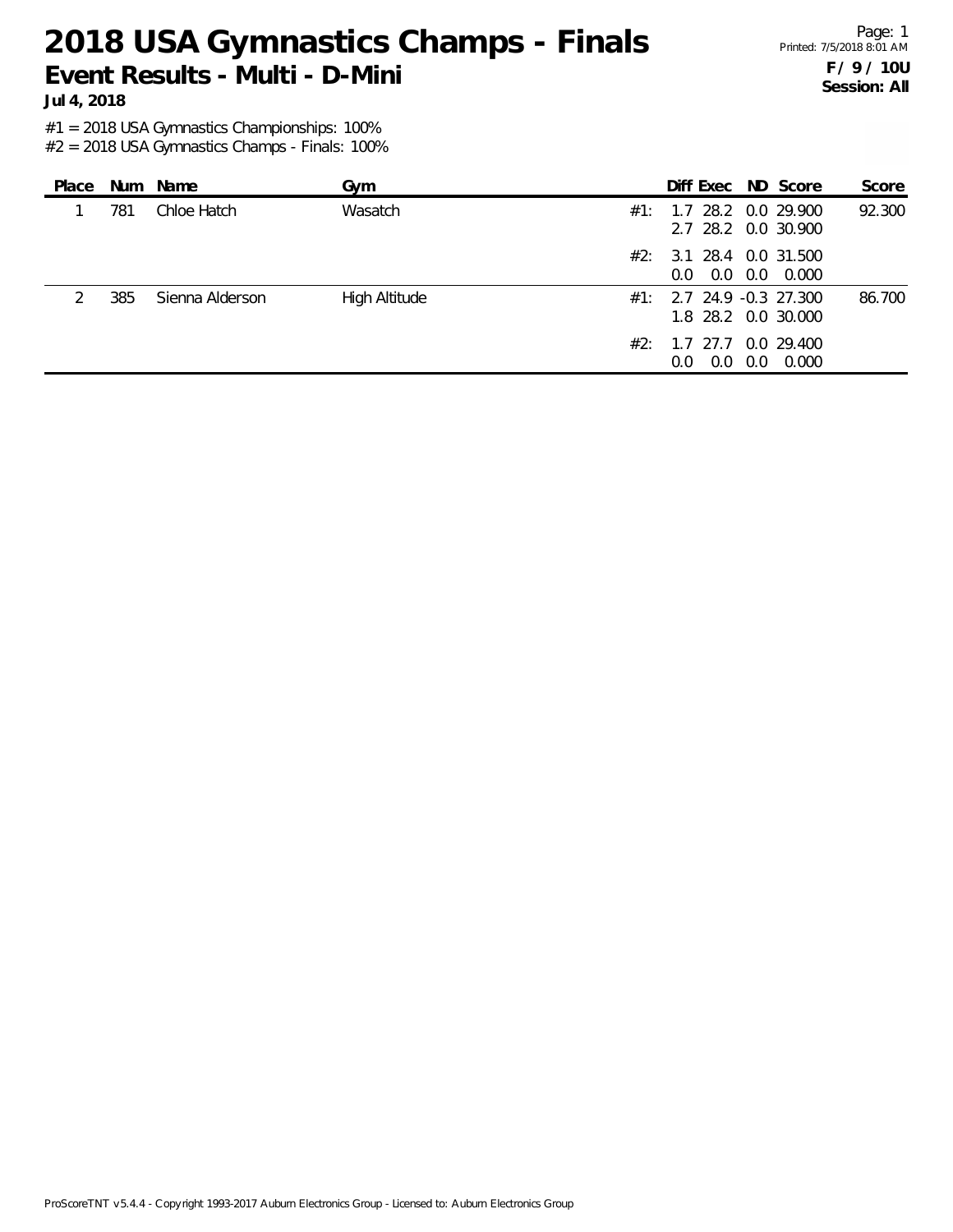Page: 1 Printed: 7/5/2018 8:01 AM **M / 9 / 10U Session: All**

**Jul 4, 2018**

#1 = 2018 USA Gymnastics Championships: 100%

| Place | Num | Name                  | Gym                     |     | Diff Exec                  | ND Score                            | Score  |
|-------|-----|-----------------------|-------------------------|-----|----------------------------|-------------------------------------|--------|
|       | 476 | Aiden Shackleton      | <b>Midwest Training</b> | #1: | 1.8 27.5<br>27.8<br>2.7    | 0.0 29.300<br>0.0 30.500            | 90.700 |
|       |     |                       |                         | #2: | 3.1<br>0.0<br>0.0          | 27.8 0.0 30.900<br>0.0<br>0.000     |        |
| 2     | 210 | Alexander Rozenshteyn | ETA                     | #1: | 28.1<br>1.7<br>27.0<br>2.7 | 0.0 29.800<br>0.0 29.700            | 89.100 |
|       |     |                       |                         | #2: | 27.7<br>1.9<br>0.0<br>0.0  | 0.0 29.600<br>0.0<br>0.000          |        |
| 3     | 387 | <b>Preston Dukes</b>  | <b>High Altitude</b>    | #1: | 27.3<br>2.7<br>27.0<br>1.8 | 0.0 30.000<br>0.0 28.800            | 88.700 |
|       |     |                       |                         | #2: | 0.0<br>0.0                 | 1.7 28.2 0.0 29.900<br>0.0<br>0.000 |        |
| 4     | 613 | Jaden Gausman         | So Cal TTC              | #1: | 28.4<br>1.8<br>2.7 27.8    | 0.0 30.200<br>0.0 30.500            | 82.200 |
|       |     |                       |                         | #2: | $1.2$ 20.3<br>0.0<br>0.0   | 0.0 21.500<br>0.0<br>0.000          |        |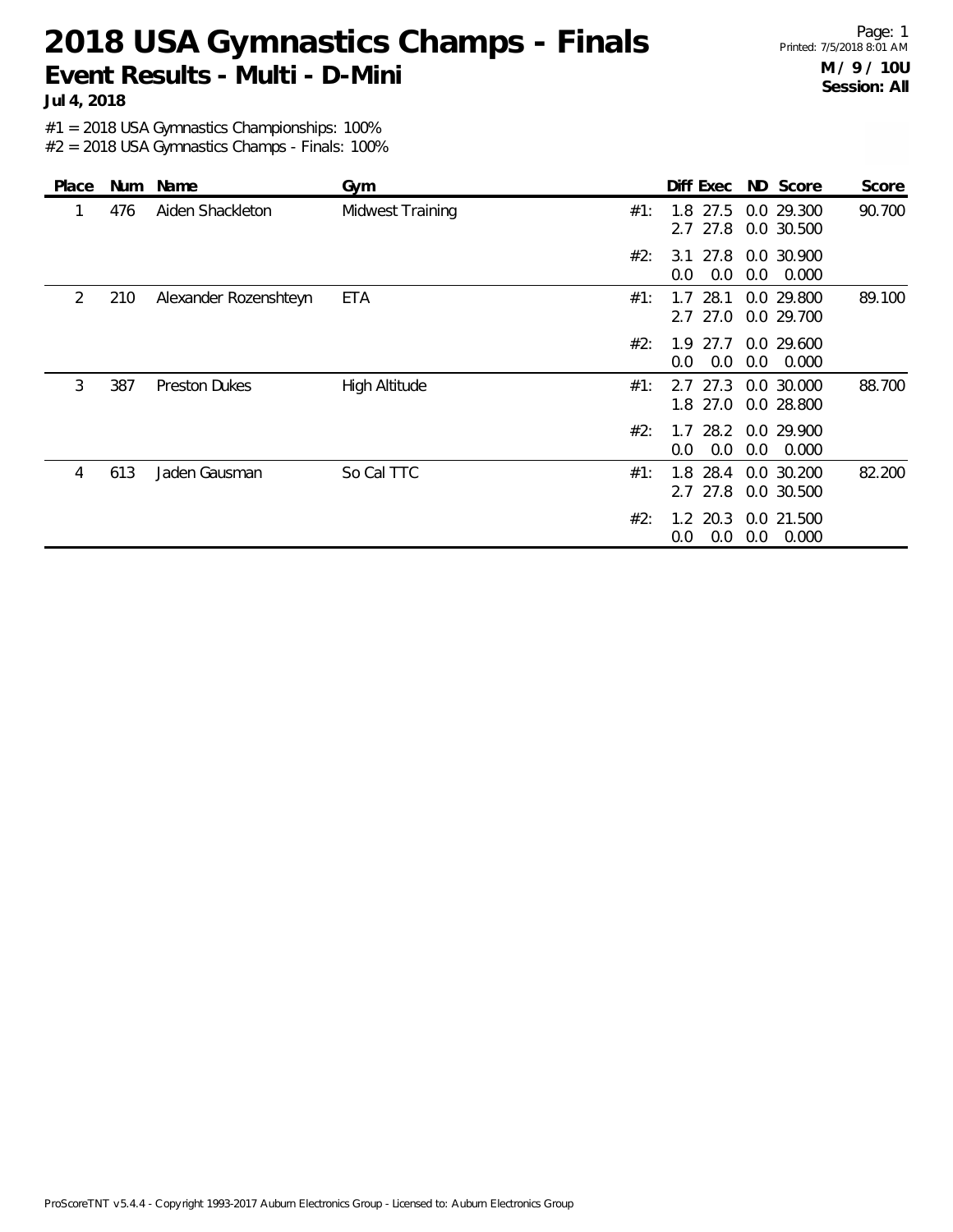Page: 1 Printed: 7/5/2018 8:01 AM **F / 9 / 11-12 Session: All**

**Jul 4, 2018**

#1 = 2018 USA Gymnastics Championships: 100%

| Place | Num | Name                  | Gym                 | Diff Exec ND Score<br>Score                                             |
|-------|-----|-----------------------|---------------------|-------------------------------------------------------------------------|
| 1     | 345 | Ksenia Karpushkina    | Gymnastics Du Sol   | 3.3 28.6<br>0.0 31.900<br>95.000<br>#1:<br>3.2 28.5<br>0.0 31.700       |
|       |     |                       |                     | 28.3<br>0.0 31.400<br>#2:<br>3.1<br>0.0<br>0.0<br>0.0<br>0.000          |
| 2     | 697 | Emma Cox              | <b>TFS</b>          | 28.0<br>0.0 30.700<br>93.000<br>2.7<br>#1:<br>3.6 28.2<br>0.0 31.800    |
|       |     |                       |                     | 2.4 28.1<br>0.0 30.500<br>#2:<br>0.0<br>0.0<br>0.0<br>0.000             |
| 3     | 442 | Samantha Breckenridge | Kris Power Tumbling | 92.300<br>2.7 28.6<br>0.0 31.300<br>#1:<br>2.7<br>28.1<br>0.0 30.800    |
|       |     |                       |                     | 27.4 -0.3 30.200<br>3.1<br>#2:<br>0.0<br>0.0<br>0.0<br>0.000            |
| 4     | 323 | Marissa Oubre         | Gymagic             | 92.100<br>2.7 27.9<br>0.0 30.600<br>#1:<br>2.1<br>28.6<br>0.0 30.700    |
|       |     |                       |                     | 2.9 27.9<br>0.0 30.800<br>#2:<br>0.0<br>0.0<br>0.0<br>0.000             |
| 5     | 643 | Abbigail Young        | <b>STLE</b>         | 28.2<br>0.0 30.900<br>91.800<br>2.7<br>#1:<br>28.8<br>0.0 30.900<br>2.1 |
|       |     |                       |                     | 27.4 -0.3 30.000<br>#2:<br>2.9<br>0.0<br>0.0<br>0.0<br>0.000            |
| 6     | 730 | Katerina Vapnik       | Tornado Sport Club  | 91.500<br>28.6 -0.2 30.500<br>#1:<br>2.1<br>28.1<br>2.7<br>0.0 30.800   |
|       |     |                       |                     | 27.6 -0.3 30.200<br>#2:<br>2.9<br>0.0<br>0.0<br>0.000<br>0.0            |
| 7     | 14  | Riana Garcia          | 3T1                 | 1.8 28.5<br>91.200<br>0.0 30.300<br>#1:<br>2.7<br>28.1<br>0.0 30.800    |
|       |     |                       |                     | 28.4<br>0.0 30.100<br>1.7<br>#2:<br>0.0<br>0.0<br>0.000<br>0.0          |
| 8     | 644 | Devyn Deljoo          | <b>STRM</b>         | 3.2 27.7 -0.3 30.600<br>90.700<br>#1:<br>0.0 30.800<br>3.1<br>27.7      |
|       |     |                       |                     | #2:<br>2.5 27.7 -0.9 29.300<br>0.0<br>0.000<br>0.0<br>0.0               |
| 9     | 341 | Leah Edelman          | Gymnastics Du Sol   | 28.1<br>2.1<br>0.0 30.200<br>60.800<br>#1:<br>2.7 27.9<br>0.0 30.600    |
|       |     |                       |                     | 0.0<br>0.0<br>0.0<br>0.000<br>#2:<br>0.0<br>0.0<br>0.0<br>0.000         |
| 10    | 436 | Kylie Binger          | KC Trampoline Club  | 1.8 28.3<br>0.0 30.100<br>60.200<br>#1:<br>1.8 28.3<br>0.0 30.100       |
|       |     |                       |                     | 0.0<br>0.0<br>0.0<br>0.000<br>#2:<br>0.0<br>0.0<br>0.0<br>0.000         |
| 11    | 316 | Angelina Garza        | Gymagic             | 60.000<br>27.9 0.0 30.000<br>#1:<br>2.1<br>27.8 -0.9 30.000<br>3.1      |
|       |     |                       |                     | 0.0<br>0.0<br>0.000<br>0.0<br>#2:<br>0.0<br>0.0<br>0.000<br>0.0         |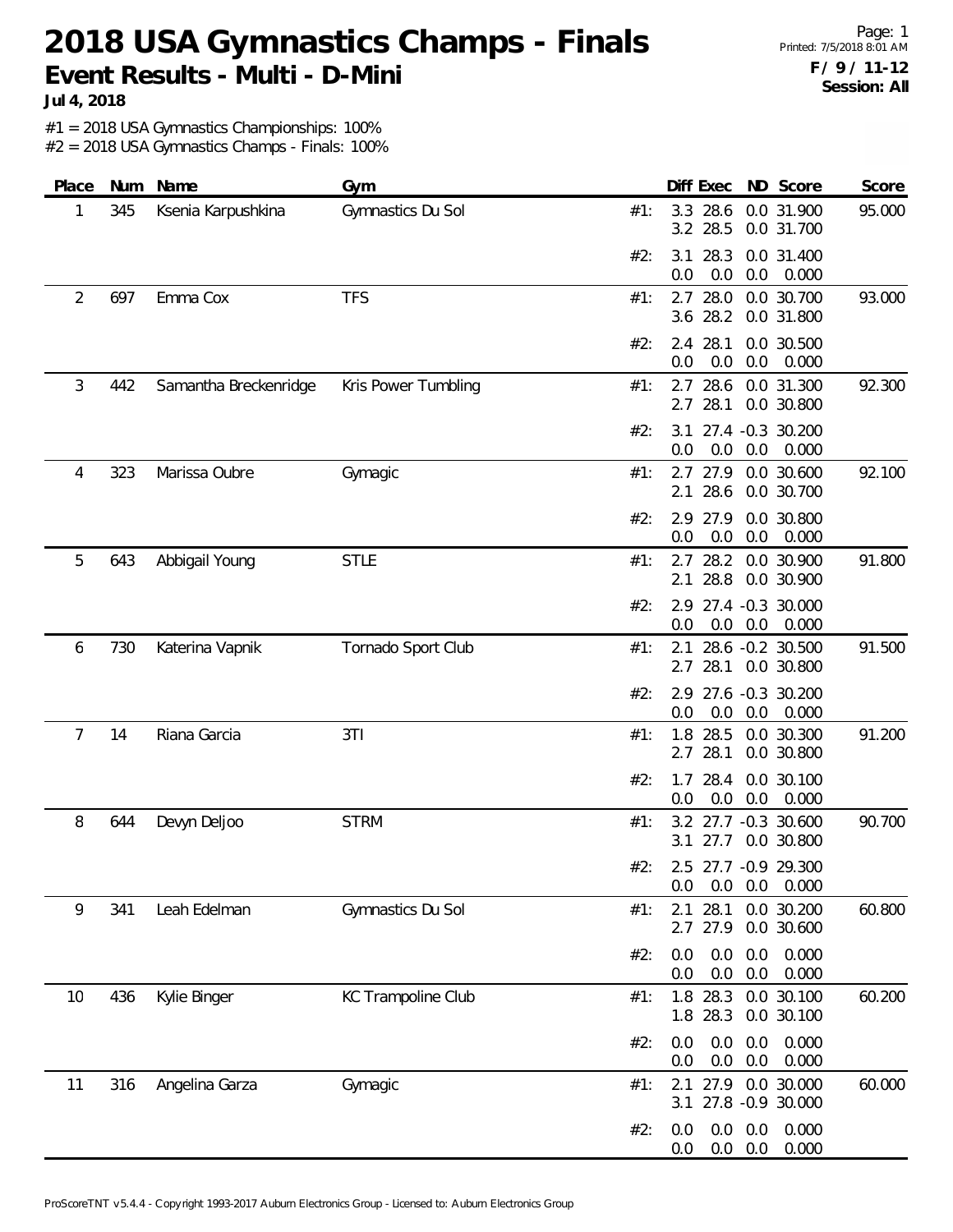Page: 2 Printed: 7/5/2018 8:01 AM **F / 9 / 11-12 Session: All**

**Jul 4, 2018**

#1 = 2018 USA Gymnastics Championships: 100%

| Place | Num | Name                                     | Gym                      |     | Diff Exec                                      | ND Score                       | Score  |
|-------|-----|------------------------------------------|--------------------------|-----|------------------------------------------------|--------------------------------|--------|
| 12    | 213 | Ashley Sherman                           | <b>ETA</b>               | #1: | 1.7<br>27.7<br>28.1<br>2.1                     | 0.0 29.400<br>0.0 30.200       | 59.600 |
|       |     |                                          |                          | #2: | 0.0<br>0.0<br>0.0<br>0.0<br>0.0<br>0.0         | 0.000<br>0.000                 |        |
| 13    | 732 | Kalyana Dickson                          | Trevinos                 | #1: | 1.8 28.2<br>2.7 27.6 -0.9 29.400               | 0.0 30.000                     | 59.400 |
|       |     |                                          |                          | #2: | 0.0<br>0.0<br>0.0<br>0.0<br>0.0<br>0.0         | 0.000<br>0.000                 |        |
| 14    | 239 | Vittoria Gibson                          | Flip Force               | #1: | 1.8 28.0<br>2.0 27.2                           | 0.0 29.800<br>0.0 29.200       | 59.000 |
|       |     |                                          |                          | #2: | 0.0<br>0.0<br>0.0<br>0.0<br>0.0<br>0.0         | 0.000<br>0.000                 |        |
| 15    | 507 | Brooklyn Jolley                          | N.Star Bounders          | #1: | 3.1<br>1.8 27.0                                | 26.7 -0.3 29.500<br>0.0 28.800 | 58.300 |
|       |     |                                          |                          | #2: | 0.0<br>0.0<br>0.0<br>0.0<br>0.0<br>0.0         | 0.000<br>0.000                 |        |
| 16    | 38  | Cayley Pitblado                          | Air Sports               | #1: | 2.1<br>2.9 27.0 -0.9 29.000                    | 27.7 -0.9 28.900               | 57.900 |
|       |     |                                          |                          | #2: | 0.0<br>0.0<br>0.0<br>0.0<br>0.0<br>0.0         | 0.000<br>0.000                 |        |
| 17    | 333 | Kate Moody                               | Gymnast Factory          | #1: | 2.9 27.6 0.0 30.500<br>3.2 24.4 -0.3 27.300    |                                | 57.800 |
|       |     |                                          |                          | #2: | 0.0<br>0.0<br>0.0<br>0.0<br>0.0<br>0.0         | 0.000<br>0.000                 |        |
| 18    | 467 | Secret Carroll                           | Maximum Athletics        | #1: | 3.1<br>3.2 24.7 -0.3 27.600                    | 27.1 -0.3 29.900               | 57.500 |
|       |     |                                          |                          | #2: | 0.0<br>0.0<br>0.0<br>0.0<br>0.0<br>0.0         | 0.000<br>0.000                 |        |
| 19    | 133 | Jade Owens                               | <b>Dulles Gymnastics</b> | #1: | 27.9<br>2.7<br>1.7 25.2 -0.3 26.600            | 0.0 30.600                     | 57.200 |
|       |     |                                          |                          | #2: | $0.0$ $0.0$ $0.0$ $0.000$<br>0.0<br>0.0<br>0.0 | 0.000                          |        |
| 20    | 543 | Maxine Touisithiphonexay Park Avenue Gym |                          | #1: | 1.7 28.2 -0.3 29.600<br>1.2 28.2 -3.0 26.400   |                                | 56.000 |
|       |     |                                          |                          | #2: | 0.0<br>0.0<br>0.0<br>0.0<br>0.0<br>0.0         | 0.000<br>0.000                 |        |
| 21    | 480 | Emalea Hicks                             | Millers Gymnastics       | #1: | $2.7$ 28.0<br>$0.5$ 20.2                       | 0.0 30.700<br>0.0 20.700       | 51.400 |
|       |     |                                          |                          | #2: | 0.0<br>0.0<br>0.0<br>0.0<br>0.0<br>0.0         | 0.000<br>0.000                 |        |
| 22    | 54  | Emma Hunyadi                             | Airborne Colorado        | #1: | $2.7$ 27.8<br>$0.6$ 20.0                       | 0.0 30.500<br>0.0 20.600       | 51.100 |
|       |     |                                          |                          | #2: | 0.0<br>0.0<br>0.0<br>0.0<br>0.0<br>0.0         | 0.000<br>0.000                 |        |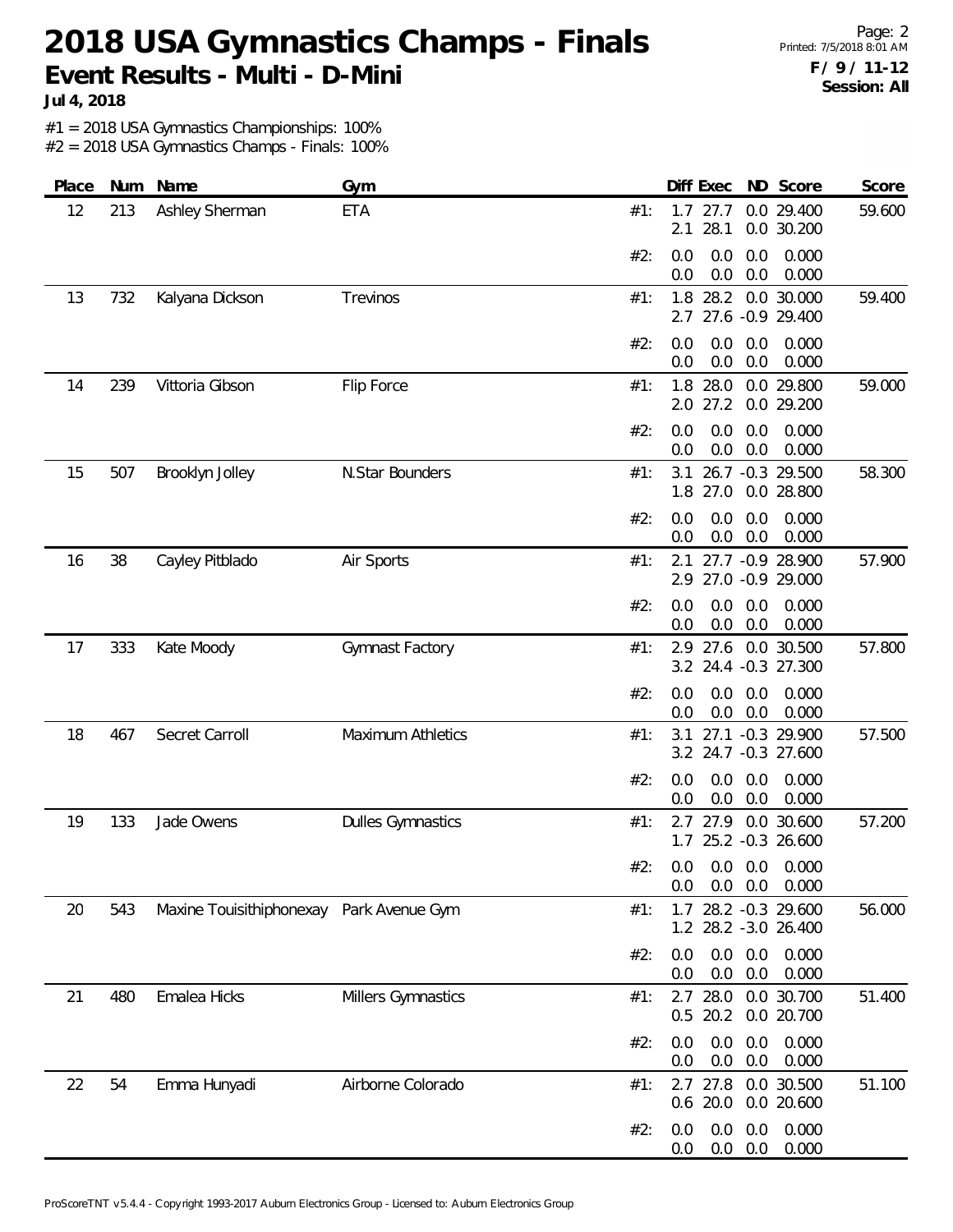Page: 1 Printed: 7/5/2018 8:01 AM **M / 9 / 11-12 Session: All**

**Jul 4, 2018**

#1 = 2018 USA Gymnastics Championships: 100%

| Place | Num | Name               | Gym                      | Diff Exec ND Score<br>Score                                              |
|-------|-----|--------------------|--------------------------|--------------------------------------------------------------------------|
| 1     | 352 | Charles Medlock    | <b>Gypsy Flyers</b>      | 3.6 28.0 -0.3 31.300<br>93.700<br>#1:<br>3.4 27.9<br>0.0 31.300          |
|       |     |                    |                          | 2.9 28.2<br>0.0 31.100<br>#2:<br>0.0<br>0.0<br>0.0<br>0.000              |
| 2     | 726 | Nicholas Kosarikov | Tornado Sport Club       | 3.2 28.0 -0.3 30.900<br>93.400<br>#1:<br>28.1<br>3.1<br>0.0 31.200       |
|       |     |                    |                          | 28.4<br>#2:<br>2.9<br>0.0 31.300<br>0.0<br>0.0<br>0.0<br>0.000           |
| 3     | 346 | Samuel Mendelson   | Gymnastics Du Sol        | 0.0 30.600<br>92.400<br>2.9 27.7<br>#1:<br>3.2 27.9<br>0.0 31.100        |
|       |     |                    |                          | 27.6<br>0.0 30.700<br>#2:<br>3.1<br>0.0<br>0.0<br>0.000<br>0.0           |
| 4     | 700 | Gabriel Johnson    | <b>TFS</b>               | 28.2<br>91.300<br>2.7<br>0.0 30.900<br>#1:<br>$2.7$ 27.6<br>0.0 30.300   |
|       |     |                    |                          | 2.9 27.5 -0.3 30.100<br>#2:<br>0.0<br>0.0<br>0.0<br>0.000                |
| 5     | 807 | Hudson Huggins     | World Elite              | 91.100<br>3.1<br>27.3<br>0.0 30.400<br>#1:<br>1.8 28.3<br>0.0 30.100     |
|       |     |                    |                          | #2:<br>2.7<br>27.9<br>0.0 30.600<br>0.0<br>0.000<br>0.0<br>0.0           |
| 6     | 666 | Jaxon Curnow       | <b>TAG USA</b>           | 90.800<br>3.1 27.4 -0.3 30.200<br>#1:<br>2.2 28.7<br>0.0 30.900          |
|       |     |                    |                          | 28.5 -0.9 29.700<br>#2:<br>2.1<br>0.0<br>0.000<br>0.0<br>0.0             |
| 7     | 238 | Aidan Dillon       | Flip Force               | 28.4<br>81.200<br>1.8<br>0.0 30.200<br>#1:<br>2.7 27.9<br>0.0 30.600     |
|       |     |                    |                          | 19.9<br>0.0 20.400<br>#2:<br>0.5<br>0.0<br>0.0<br>0.0<br>0.000           |
| 8     | 729 | Samuel Sheyman     | Tornado Sport Club       | 27.7<br>0.0 29.400<br>59.900<br>#1:<br>1.7<br>2.7 27.8<br>0.0 30.500     |
|       |     |                    |                          | #2: 0.0 0.0 0.0 0.000<br>0.0<br>0.0<br>0.000<br>0.0                      |
| 9     | 56  | Quinn Martin       | Airborne Colorado        | 1.2 19.8 0.0 21.000<br>49.400<br>#1:<br>3.1<br>25.3 0.0 28.400           |
|       |     |                    |                          | 0.000<br>#2:<br>0.0<br>0.0<br>0.0<br>0.000<br>0.0<br>0.0<br>0.0          |
| 10    | 129 | Ethan He-Miller    | <b>Dulles Gymnastics</b> | 0.0 29.700<br>1.7<br>28.0<br>29.700<br>#1:<br>0.0<br>0.0<br>0.0<br>0.000 |
|       |     |                    |                          | 0.000<br>0.0<br>0.0<br>0.0<br>#2:<br>0.000<br>0.0<br>0.0<br>0.0          |
|       |     |                    |                          |                                                                          |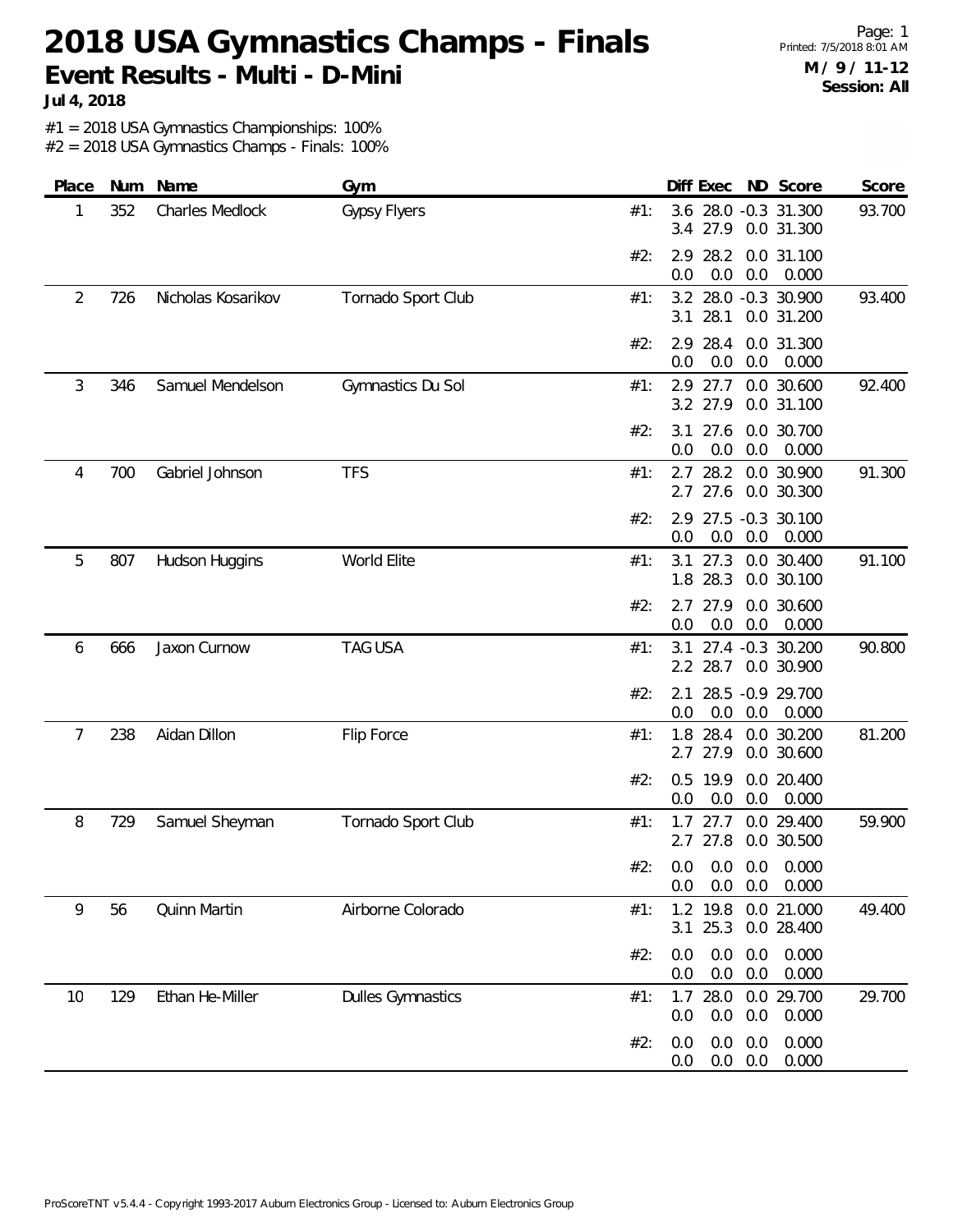Page: 1 Printed: 7/5/2018 9:05 AM **F / 9 / 13-14 Session: All**

**Jul 4, 2018**

#1 = 2018 USA Gymnastics Championships: 100%

| Place | Num | Name                 | Gym                     | Score<br>Diff Exec ND Score                                          |
|-------|-----|----------------------|-------------------------|----------------------------------------------------------------------|
| 1     | 164 | Mya Millikin         | Eagle Gymnastics TX     | 3.3<br>28.8<br>0.0 32.100<br>95.400<br>#1:<br>3.6 28.4 -0.3 31.700   |
|       |     |                      |                         | 3.4 28.2<br>0.0 31.600<br>#2:<br>0.0<br>0.0<br>0.0<br>0.000          |
| 2     | 396 | <b>Briley Pabst</b>  | <b>High Point</b>       | 28.6<br>3.2<br>0.0 31.800<br>94.400<br>#1:<br>2.9 28.1<br>0.0 31.000 |
|       |     |                      |                         | 28.5<br>0.0 31.600<br>#2:<br>3.1<br>0.000<br>0.0<br>0.0<br>0.0       |
| 3     | 156 | Gracie Cain          | Eagle Gymnastics TX     | 93.700<br>3.2 28.2 0.0 31.400<br>#1:<br>3.0 28.4<br>0.0 31.400       |
|       |     |                      |                         | 28.1<br>$-0.3$ 30.900<br>#2:<br>3.1<br>0.0<br>0.0<br>0.0<br>0.000    |
| 4T    | 180 | Anastasia Katchalova | Elite World             | 3.3 28.2<br>93.400<br>0.0 31.500<br>#1:<br>3.2 27.3<br>0.0 30.500    |
|       |     |                      |                         | #2:<br>3.1<br>28.3<br>0.0 31.400<br>0.0<br>0.0<br>0.000<br>0.0       |
| 5T    | 636 | Avery Kroeker        | <b>Stars Gymnastics</b> | 28.1<br>0.0 31.300<br>93.400<br>3.2<br>#1:<br>2.2 28.5<br>0.0 30.700 |
|       |     |                      |                         | 28.3<br>#2:<br>3.1<br>0.0 31.400<br>0.0<br>0.0<br>0.000<br>0.0       |
| 6T    | 247 | Grace Harder         | Flip Force NC           | 93.000<br>3.2 28.3<br>0.0 31.500<br>#1:<br>28.7 - 0.9 30.900<br>3.1  |
|       |     |                      |                         | 28.5<br>#2:<br>2.1<br>0.0 30.600<br>0.0<br>0.0<br>0.000<br>0.0       |
| 7T    | 386 | Melanee Cowley       | High Altitude           | 3.2 28.0<br>93.000<br>0.0 31.200<br>#1:<br>3.1<br>28.7<br>0.0 31.800 |
|       |     |                      |                         | #2:<br>1.7<br>28.3<br>0.0 30.000<br>0.0<br>0.0<br>0.0<br>0.000       |
| 8     | 678 | Tenly Kuhn           | Team Legacy             | 28.3<br>91.200<br>0.0 31.400<br>#1:<br>3.1<br>3.2 28.1 -0.9 30.400   |
|       |     |                      |                         | 2.2 28.1 -0.9 29.400<br>#2:<br>0.0<br>0.000<br>0.0<br>0.0            |
| 9     | 48  | Grace Updike         | Airborne Academy        | 3.2 28.1<br>0.0 31.300<br>61.800<br>#1:<br>2.9 27.6<br>0.0 30.500    |
|       |     |                      |                         | 0.0<br>0.0<br>0.0<br>0.000<br>#2:<br>0.0<br>0.0<br>0.0<br>0.000      |
| 10T   | 326 | Abigail Wentz        | Gymagic                 | 1.8 28.7<br>0.0 30.500<br>61.200<br>#1:<br>2.7 28.0<br>0.0 30.700    |
|       |     |                      |                         | 0.0<br>0.0<br>0.000<br>0.0<br>#2:<br>0.0<br>0.0<br>0.000<br>0.0      |
| 11T   | 654 | Cecilia Cina         | <b>T&amp;T Express</b>  | 27.9 -0.3 29.700<br>61.200<br>#1:<br>2.1<br>3.0 28.5<br>0.0 31.500   |
|       |     |                      |                         | 0.0<br>0.0<br>0.000<br>0.0<br>#2:<br>0.0<br>0.0<br>0.000<br>0.0      |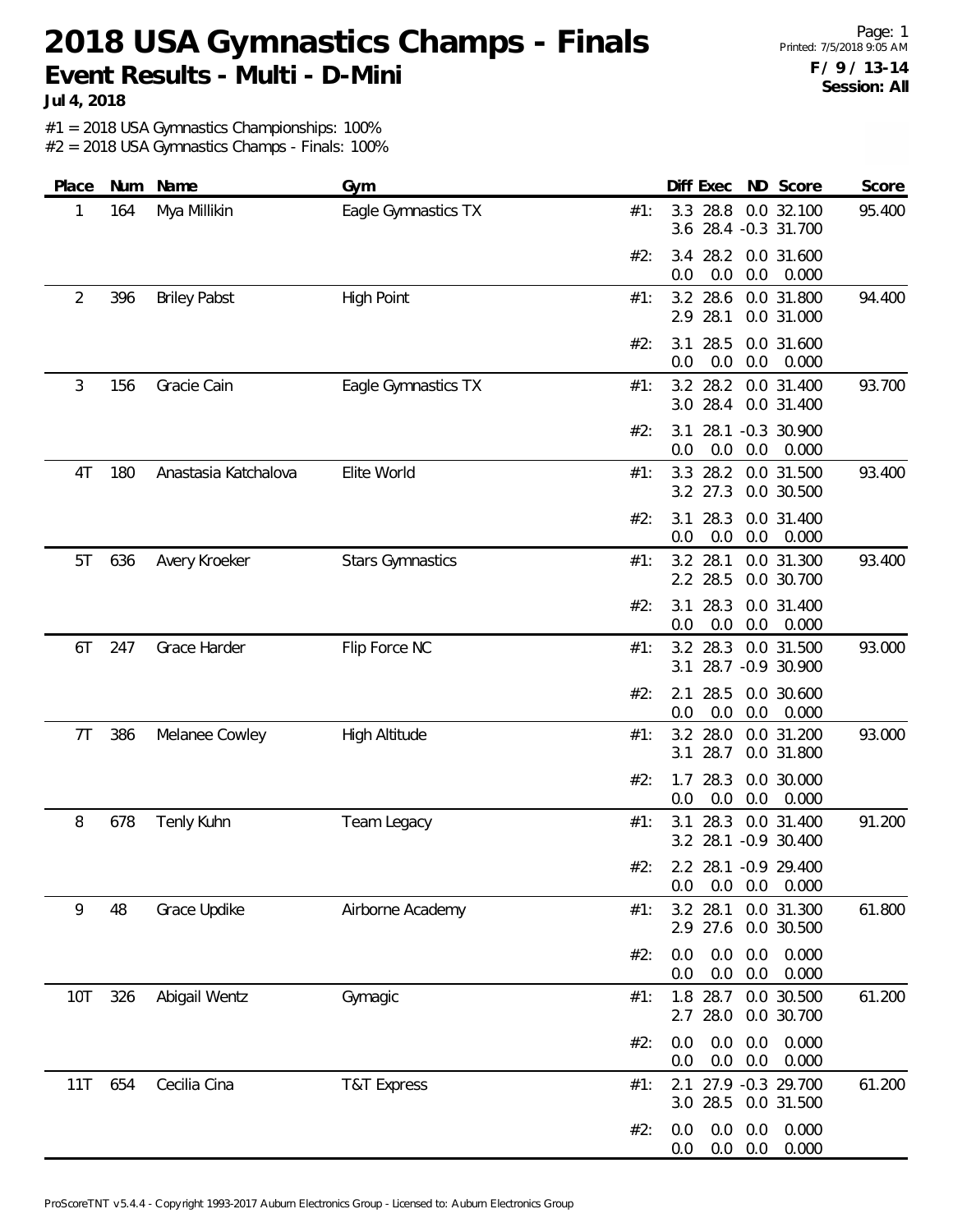Page: 2 Printed: 7/5/2018 9:05 AM **F / 9 / 13-14 Session: All**

**Jul 4, 2018**

#1 = 2018 USA Gymnastics Championships: 100%

| Place      | Num | Name               | Gym                       |     | Diff Exec       |                |                | ND Score                                     | Score  |
|------------|-----|--------------------|---------------------------|-----|-----------------|----------------|----------------|----------------------------------------------|--------|
| 12         | 25  | Kaitlyn Caswell    | Air Extreme               | #1: | 1.8<br>2.9      | 27.6<br>28.6   |                | 0.0 29.400<br>0.0 31.500                     | 60.900 |
|            |     |                    |                           | #2: | 0.0<br>0.0      | 0.0<br>0.0     | 0.0<br>0.0     | 0.000<br>0.000                               |        |
| 13T        | 79  | Chloe Harnar       | <b>Amplify Gymnastics</b> | #1: | 3.2<br>3.1      | 28.1           |                | 0.0 31.300<br>27.3 -0.9 29.500               | 60.800 |
|            |     |                    |                           | #2: | 0.0<br>0.0      | 0.0<br>0.0     | 0.0<br>0.0     | 0.000<br>0.000                               |        |
| 14T        | 635 | Carsyn Cormaney    | <b>Stars Gymnastics</b>   | #1: | 2.7<br>1.7      | 28.3<br>28.1   |                | 0.0 31.000<br>0.0 29.800                     | 60.800 |
|            |     |                    |                           | #2: | 0.0<br>0.0      | 0.0<br>0.0     | 0.0<br>0.0     | 0.000<br>0.000                               |        |
| 15         | 500 | Aislin Patterson   | <b>MTGA</b>               | #1: | 2.1<br>3.1      | 27.5<br>28.0   |                | 0.0 29.600<br>0.0 31.100                     | 60.700 |
|            |     |                    |                           | #2: | 0.0<br>0.0      | 0.0<br>0.0     | 0.0<br>0.0     | 0.000<br>0.000                               |        |
| 16         | 327 | Nia Zurita         | Gymagic                   | #1: | 1.8<br>2.9 27.9 | 28.0           |                | 0.0 29.800<br>0.0 30.800                     | 60.600 |
|            |     |                    |                           | #2: | 0.0<br>0.0      | 0.0<br>0.0     | 0.0<br>0.0     | 0.000<br>0.000                               |        |
| 17T        | 319 | Kaci Haschke       | Gymagic                   | #1: | 1.8<br>2.7      | 27.9           |                | 0.0 29.700<br>27.8 -0.3 30.200               | 59.900 |
|            |     |                    |                           | #2: | 0.0<br>0.0      | 0.0<br>0.0     | 0.0<br>0.0     | 0.000<br>0.000                               |        |
| <b>18T</b> | 372 | Nikki Apa          | Hawaii T&T                | #1: | 2.1<br>3.0      | 27.7           |                | 28.0 -0.9 29.200<br>0.0 30.700               | 59.900 |
|            |     |                    |                           | #2: | 0.0<br>0.0      | 0.0<br>0.0     | 0.0<br>0.0     | 0.000<br>0.000                               |        |
| 19         | 219 | Amiah Glenn        | <b>Everest Gymnastics</b> | #1: | 1.7<br>2.2 28.0 | 27.9           |                | 0.0 29.600<br>0.0 30.200                     | 59.800 |
|            |     |                    |                           | #2: | 0.0             | $0.0\quad 0.0$ |                | $0.0$ $0.0$ $0.0$ $0.000$<br>0.000           |        |
| 20         | 761 | Madelynn Perfilio  | <b>United Sports</b>      | #1: |                 |                |                | 1.8 28.4 0.0 30.200<br>2.7 27.6 -0.9 29.400  | 59.600 |
|            |     |                    |                           | #2: | 0.0<br>0.0      | 0.0<br>0.0     | 0.0<br>0.0     | 0.000<br>0.000                               |        |
| 21         | 332 | Katherine Charlton | Gymnast Factory           | #1: | 2.1 27.8        | 1.8 27.8       |                | 0.0 29.600<br>0.0 29.900                     | 59.500 |
|            |     |                    |                           | #2: | 0.0<br>0.0      | 0.0<br>0.0     | 0.0<br>0.0     | 0.000<br>0.000                               |        |
| 22         | 411 | Clara O'Mara       | Indigo                    | #1: |                 |                |                | 2.2 27.8 -0.3 29.700<br>2.7 27.2 -0.9 29.000 | 58.700 |
|            |     |                    |                           | #2: | 0.0<br>0.0      | 0.0<br>0.0     | 0.0<br>$0.0\,$ | 0.000<br>0.000                               |        |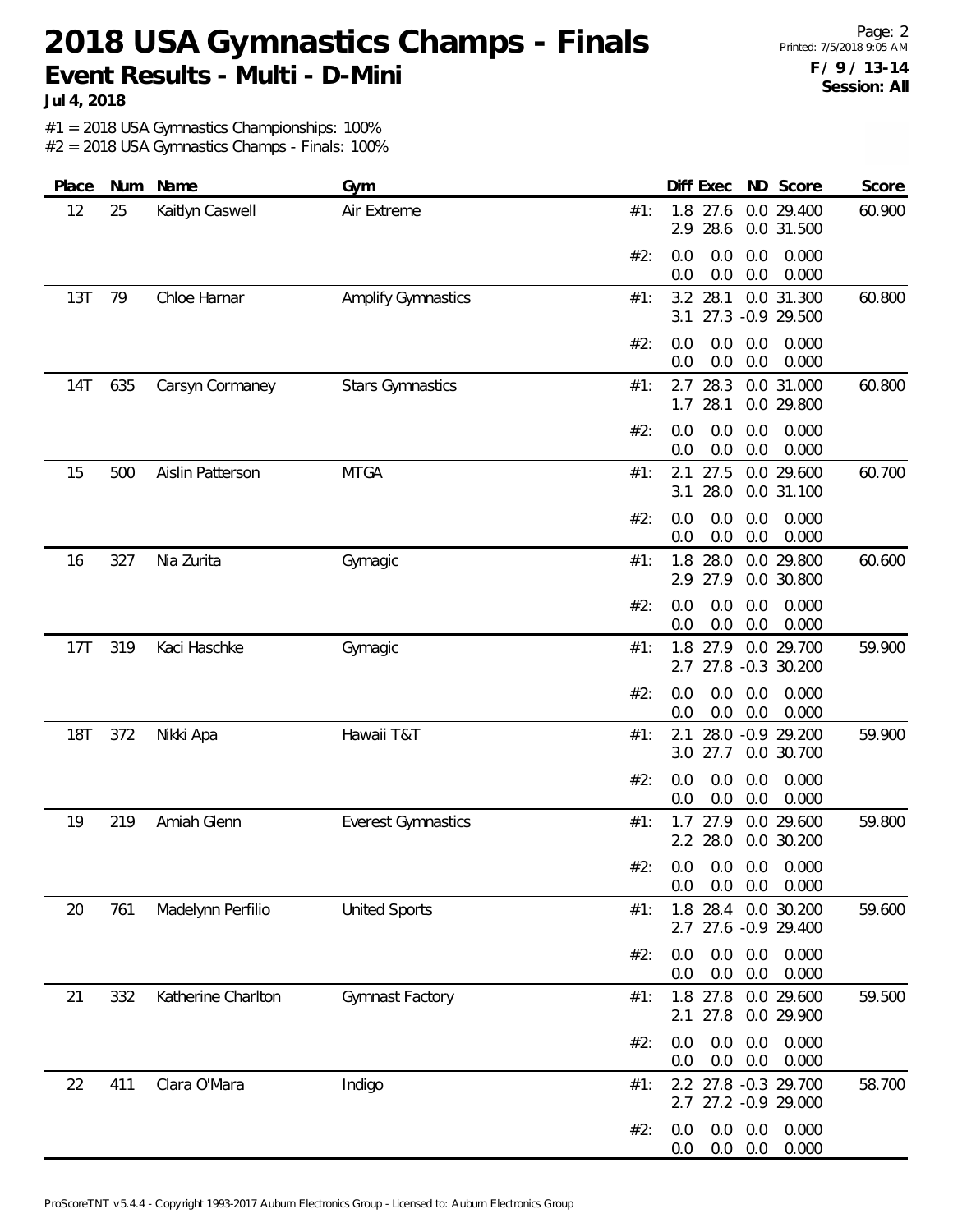Page: 3 Printed: 7/5/2018 9:05 AM **F / 9 / 13-14 Session: All**

**Jul 4, 2018**

#1 = 2018 USA Gymnastics Championships: 100%

| Place |     | Num Name         | Gym                       | Diff Exec ND Score<br>Score                                             |
|-------|-----|------------------|---------------------------|-------------------------------------------------------------------------|
| 23    | 380 | Kanna Parker     | Head Over Heels CA        | $2.7$ 28.1<br>0.0 30.800<br>58.400<br>#1:<br>25.2 -0.3 27.600<br>2.7    |
|       |     |                  |                           | 0.0<br>0.0<br>#2:<br>0.0<br>0.000<br>0.0<br>0.0<br>0.000<br>0.0         |
| 24    | 577 | Joanne Banaszak  | <b>Scamps Gymnastics</b>  | 3.2 26.6 -0.3 29.500<br>58.000<br>#1:<br>3.5<br>25.0<br>0.0 28.500      |
|       |     |                  |                           | #2:<br>0.0<br>0.0<br>0.0<br>0.000<br>0.0<br>0.0<br>0.0<br>0.000         |
| 25    | 187 | Rachel Pizzolato | Elmwood                   | 57.100<br>$1.7$ 27.8<br>0.0 29.500<br>#1:<br>2.7<br>24.9<br>0.0 27.600  |
|       |     |                  |                           | #2:<br>0.0<br>0.0<br>0.0<br>0.000<br>0.0<br>0.0<br>0.0<br>0.000         |
| 26    | 181 | Audree Silien    | Elite World               | 56.900<br>2.2 27.2 -0.3 29.100<br>#1:<br>2.7<br>25.4 -0.3 27.800        |
|       |     |                  |                           | #2:<br>0.0<br>0.0<br>0.0<br>0.000<br>0.0<br>0.0<br>0.000<br>0.0         |
| 27    | 464 | Paxton Henley    | <b>Manning Gymnastics</b> | 20.2<br>0.0 21.400<br>52.100<br>1.2<br>#1:<br>27.7<br>0.0 30.700<br>3.0 |
|       |     |                  |                           | #2:<br>0.0<br>0.0<br>0.0<br>0.000<br>$0.0\,$<br>0.0<br>0.000<br>0.0     |
| 28    | 406 | Kailey Epstein   | Indigo                    | 28.3<br>2.7<br>0.0 31.000<br>51.800<br>#1:<br>20.1<br>0.0 20.800<br>0.7 |
|       |     |                  |                           | 0.0<br>0.0<br>0.0<br>0.000<br>#2:<br>0.0<br>0.0<br>0.000<br>0.0         |
| 29    | 70  | Cadence McKinney | All American              | 3.2<br>27.4 -0.3 30.300<br>50.900<br>#1:<br>19.9<br>0.0 20.600<br>0.7   |
|       |     |                  |                           | 0.000<br>#2:<br>0.0<br>0.0<br>0.0<br>0.0<br>0.0<br>0.000<br>0.0         |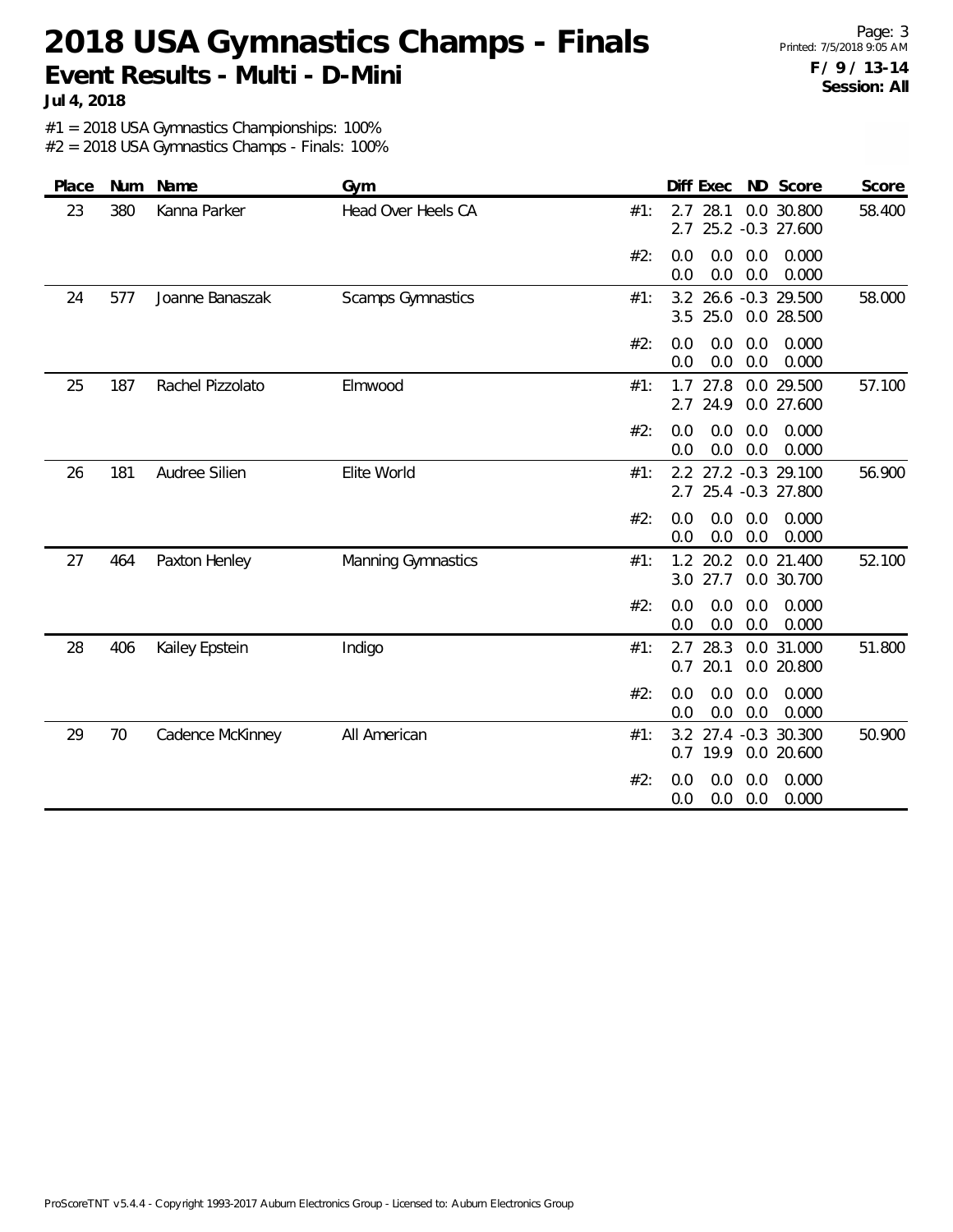Page: 1 Printed: 7/5/2018 9:05 AM **M / 9 / 13-14 Session: All**

**Jul 4, 2018**

#1 = 2018 USA Gymnastics Championships: 100%

| Place | Num | Name                 | Gym                        |     | Diff Exec                    | ND Score                                  | Score  |
|-------|-----|----------------------|----------------------------|-----|------------------------------|-------------------------------------------|--------|
| 1     | 647 | Joshua Bly           | Suncoast TNT               | #1: | 3.0<br>28.4                  | 3.2 28.1 -0.9 30.400<br>0.0 31.400        | 94.200 |
|       |     |                      |                            | #2: | 29.1<br>3.3<br>0.0<br>0.0    | 0.0 32.400<br>0.0<br>0.000                |        |
| 2     | 258 | <b>Brian Rutter</b>  | Flip Over Gymnastics       | #1: | 28.3<br>3.4                  | 3.2 27.9 -1.2 29.900<br>0.0 31.700        | 93.200 |
|       |     |                      |                            | #2: | 28.5<br>3.1<br>0.0<br>0.0    | 0.0 31.600<br>0.000<br>0.0                |        |
| 3     | 19  | Roman Alvarez        | Acrotex                    | #1: | 2.7<br>27.9<br>28.0<br>2.7   | 0.0 30.600<br>0.0 30.700                  | 91.700 |
|       |     |                      |                            | #2: | 2.9 27.5<br>0.0<br>0.0       | 0.0 30.400<br>0.0<br>0.000                |        |
| 4     | 85  | Grayson Smith        | <b>Amplify Gymnastics</b>  | #1: | 3.1                          | 3.2 27.6 -0.3 30.500<br>28.0 -0.3 30.800  | 91.300 |
|       |     |                      |                            | #2: | 3.0<br>27.0<br>0.0<br>0.0    | 0.0 30.000<br>0.0<br>0.000                |        |
| 5     | 469 | Aidan Blaze          | Midwest Training           | #1: | 27.8<br>2.1<br>2.7 28.0      | 0.0 29.900<br>0.0 30.700                  | 90.600 |
|       |     |                      |                            | #2: | 2.9 27.1<br>0.0<br>0.0       | 0.0 30.000<br>0.0<br>0.000                |        |
| 6     | 783 | <b>Tyler Moore</b>   | Wasatch                    | #1: | 28.5<br>1.7                  | 0.0 30.200<br>2.7 27.4 -0.3 29.800        | 90.400 |
|       |     |                      |                            | #2: | 2.2 28.2<br>0.0<br>0.0       | 0.0 30.400<br>0.0<br>0.000                |        |
| 7     | 794 | <b>Bailey Mensah</b> | <b>WHGF</b>                | #1: | 28.2<br>2.7<br>28.0<br>2.7   | 0.0 30.900<br>0.0 30.700                  | 83.000 |
|       |     |                      |                            | #2: | 20.7<br>0.7<br>0.0<br>0.0    | 0.0 21.400<br>0.0<br>0.000                |        |
| 8     | 377 | Kanoa Kossa-Rienzi   | Head Over Heels CA         | #1: | 3.6                          | 28.0 -0.9 30.700<br>3.7 27.3 -0.3 30.700  | 61.400 |
|       |     |                      |                            | #2: | 0.0<br>0.0                   | $0.0$ $0.0$ $0.0$ $0.000$<br>0.0<br>0.000 |        |
| 9     | 684 | Kyle Gishi           | Team OC                    | #1: | 28.6<br>1.7                  | 0.0 30.300<br>1.2 26.6 -4.2 23.600        | 53.900 |
|       |     |                      |                            | #2: | 0.0<br>0.0<br>$0.0\,$<br>0.0 | 0.0<br>0.000<br>0.0<br>0.000              |        |
| 10    | 421 | Cristian Aguirre     | <b>Integrity Athletics</b> | #1: | 1.2 20.0                     | 0.0 21.200<br>3.0 28.6 -0.9 30.700        | 51.900 |
|       |     |                      |                            | #2: | 0.0<br>0.0<br>$0.0\,$<br>0.0 | 0.0<br>0.000<br>0.0<br>0.000              |        |
| 11    | 618 | Caleb Aich           | Sonshine Academy           | #1: | 20.3<br>1.2                  | 0.0 21.500<br>3.0 27.9 -0.9 30.000        | 51.500 |
|       |     |                      |                            | #2: | 0.0<br>0.0<br>0.0<br>0.0     | 0.0<br>0.000<br>0.0<br>0.000              |        |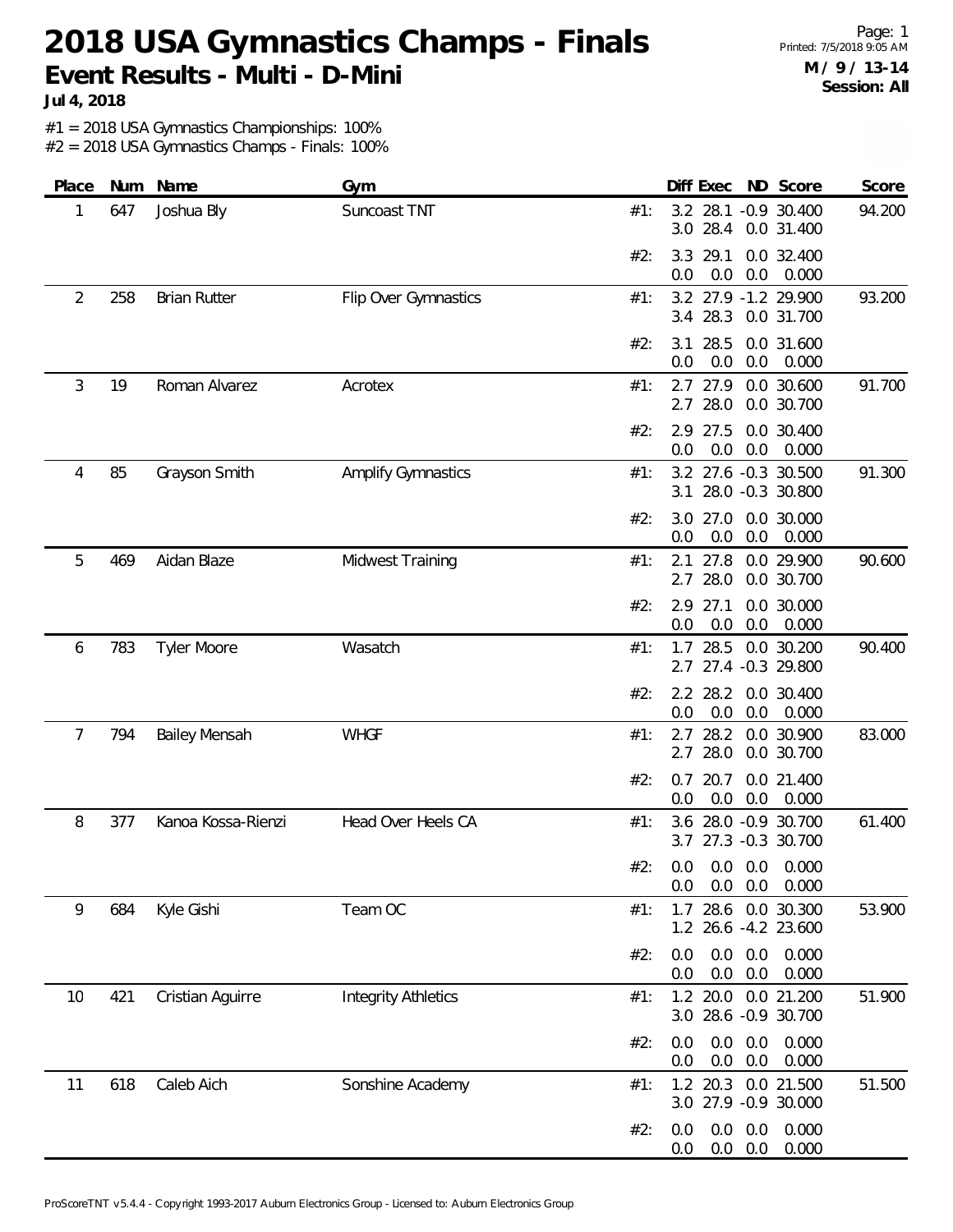Page: 2 Printed: 7/5/2018 9:05 AM **M / 9 / 13-14 Session: All**

**Jul 4, 2018**

#1 = 2018 USA Gymnastics Championships: 100%

| Place |     | Num Name     | Gym          |     | Diff Exec ND Score                |            |                          | Score  |
|-------|-----|--------------|--------------|-----|-----------------------------------|------------|--------------------------|--------|
| 12    | 275 | Caleb Cypher | For the Kidz | #1: | 0.0<br>0.0<br>3.1 28.0 0.0 31.100 | 0.0        | 0.000                    | 31.100 |
|       |     |              |              | #2: | 0.0<br>0.O<br>0.0<br>0.0          | 0.0<br>0.0 | 0.000<br>0.000           |        |
| 13    | 681 | Evan Pedraza | Team Legacy  | #1: | 0.7<br>0.0<br>$0.0^-$             | 0.0        | 20.3 0.0 21.000<br>0.000 | 21.000 |
|       |     |              |              | #2: | 0.0<br>0.0<br>0.0<br>0.0          | 0.0<br>0.0 | 0.000<br>0.000           |        |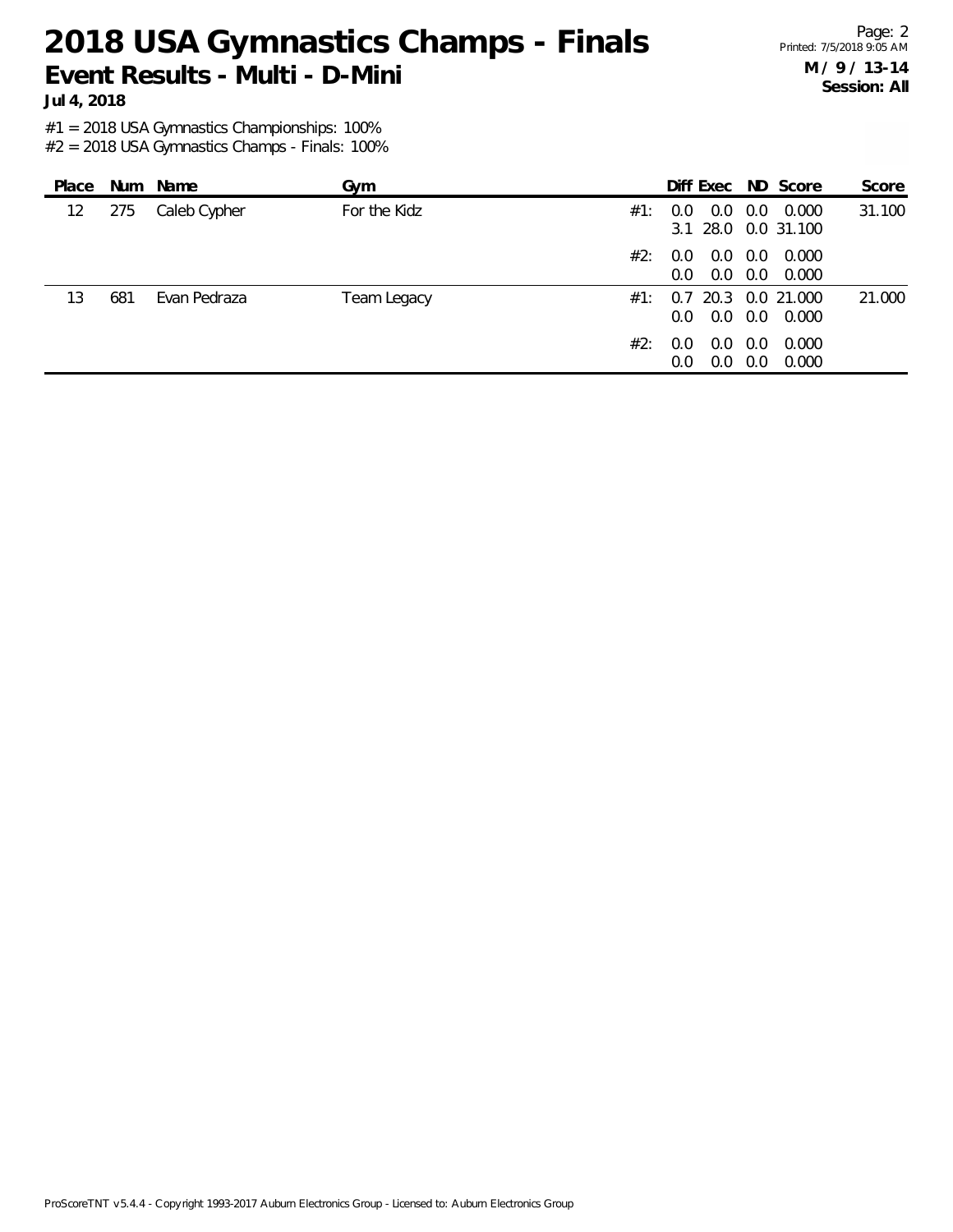Page: 1 Printed: 7/5/2018 8:01 AM **F / 9 / 15+ Session: All**

**Jul 4, 2018**

#1 = 2018 USA Gymnastics Championships: 100%

| Place | Num | Name             | Gym                      | Score<br>Diff Exec<br>ND Score                                                 |
|-------|-----|------------------|--------------------------|--------------------------------------------------------------------------------|
| 1     | 791 | Abigail Unger    | Wcc                      | 28.2<br>0.0 31.300<br>93.600<br>#1:<br>3.1<br>3.2 27.8<br>0.0 31.000           |
|       |     |                  |                          | 3.4 27.9<br>0.0 31.300<br>#2:<br>0.0<br>0.0<br>0.0<br>0.000                    |
| 2T    | 112 | Mikaela Snider   | Clovis Gymnastics        | 29.2<br>0.0 31.300<br>93.300<br>#1:<br>2.1<br>2.9 28.9<br>0.0 31.800           |
|       |     |                  |                          | 28.4 -0.9 30.200<br>#2:<br>2.7<br>0.0<br>0.0<br>0.0<br>0.000                   |
| 3T    | 378 | Maya McGuire     | Head Over Heels CA       | 93.300<br>3.1<br>27.9<br>0.0 31.000<br>#1:<br>3.2 28.8<br>0.0 32.000           |
|       |     |                  |                          | 27.3<br>#2:<br>3.0<br>0.0 30.300<br>0.0<br>0.0<br>0.0<br>0.000                 |
| 4     | 592 | Kassidy Gardner  | SGT                      | 3.2 28.5<br>93.100<br>0.0 31.700<br>#1:<br>3.1<br>28.3<br>0.0 31.400           |
|       |     |                  |                          | #2:<br>27.9<br>0.0 30.000<br>2.1<br>0.0<br>0.0<br>0.000<br>0.0                 |
| 5     | 43  | Caidyn Garrett   | Airbenders               | 93.000<br>28.2 - 0.9 30.200<br>2.9<br>#1:<br>3.2 28.1<br>0.0 31.300            |
|       |     |                  |                          | 28.4<br>#2:<br>3.1<br>0.0 31.500<br>0.0<br>0.0<br>0.000<br>0.0                 |
| 6     | 283 | Ariana Deacon    | G-Force Gymnastics       | 91.500<br>2.7 29.0<br>0.0 31.700<br>#1:<br>28.7<br>$2.2^{\circ}$<br>0.0 30.900 |
|       |     |                  |                          | 27.7 -0.9 28.900<br>#2:<br>2.1<br>0.0<br>0.0<br>0.0<br>0.000                   |
| 7     | 455 | Mackenzie Maness | Let It Shine             | 28.3 -0.3 31.100<br>82.500<br>3.1<br>#1:<br>3.2 27.8<br>0.0 31.000             |
|       |     |                  |                          | #2:<br>0.6 19.8<br>0.0 20.400<br>0.0<br>0.0<br>0.000<br>0.0                    |
| 8     | 252 | Katie Alen       | Flip Over Gymnastics     | 28.4<br>0.0 31.100<br>61.600<br>#1:<br>2.7<br>28.4<br>0.0 30.500<br>2.1        |
|       |     |                  |                          | #2: 0.0 0.0 0.0 0.000<br>0.0<br>0.000<br>0.0<br>0.0                            |
| 9T    | 131 | Adrienne Moody   | <b>Dulles Gymnastics</b> | 2.9 28.3<br>0.0 31.200<br>61.400<br>#1:<br>1.8 28.4<br>0.0 30.200              |
|       |     |                  |                          | 0.0<br>#2:<br>0.0<br>0.0<br>0.000<br>0.0<br>0.0<br>0.0<br>0.000                |
| 10T   | 802 | Daisy Dick       | World Elite              | 0.0 31.100<br>28.0<br>61.400<br>3.1<br>#1:<br>1.7 28.6<br>0.0 30.300           |
|       |     |                  |                          | 0.0<br>0.0<br>0.000<br>0.0<br>#2:<br>0.0<br>0.0<br>0.000<br>0.0                |
| 11    | 303 | Maria Torok      | <b>GCEN</b>              | 3.5 27.5 0.0 31.000<br>61.300<br>#1:<br>28.2<br>0.0 30.300<br>2.1              |
|       |     |                  |                          | 0.0<br>0.0<br>0.000<br>#2:<br>0.0<br>0.0<br>0.0<br>0.000<br>0.0                |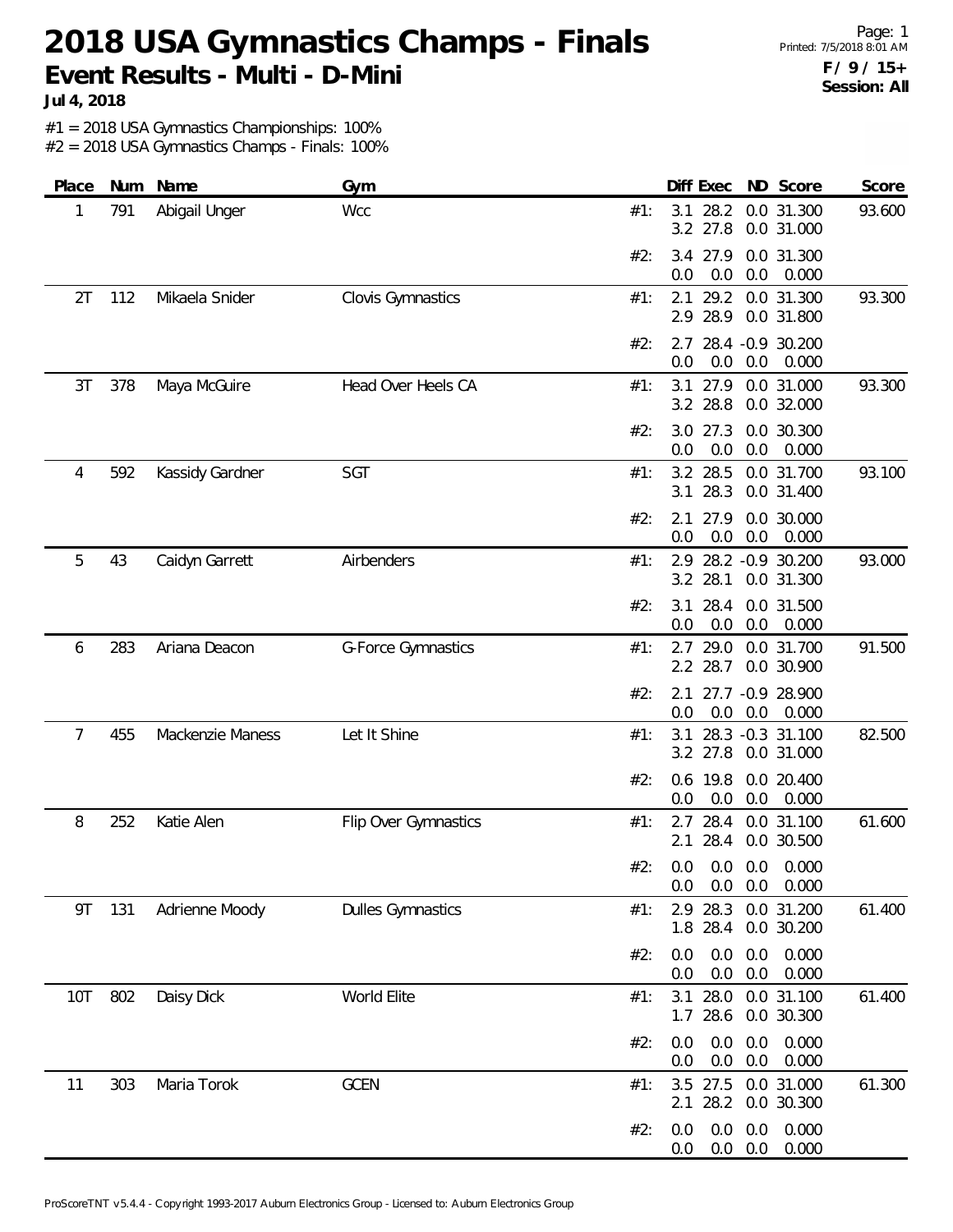Page: 2 Printed: 7/5/2018 8:01 AM **F / 9 / 15+ Session: All**

**Jul 4, 2018**

#1 = 2018 USA Gymnastics Championships: 100%

| Place      | Num | Name              | Gym                       | Diff Exec ND Score<br>Score                                             |
|------------|-----|-------------------|---------------------------|-------------------------------------------------------------------------|
| 12T        | 50  | Cecelia Bernard   | Airborne Colorado         | 3.2 27.4 -0.3 30.300<br>61.200<br>#1:<br>3.0 27.9<br>0.0 30.900         |
|            |     |                   |                           | 0.0<br>0.000<br>#2:<br>0.0<br>0.0<br>0.0<br>0.0<br>0.000<br>0.0         |
| 13T        | 630 | Nikita Mittal     | Springtime T&T            | 0.0 30.500<br>2.2 28.3<br>61.200<br>#1:<br>3.2 28.4 -0.9 30.700         |
|            |     |                   |                           | 0.0<br>#2:<br>0.0<br>0.0<br>0.000<br>0.000<br>0.0<br>0.0<br>0.0         |
| 14T        | 94  | Morgan Karmanocky | Cabarrus County           | 0.0 30.000<br>61.100<br>1.8 28.2<br>#1:<br>28.4<br>0.0 31.100<br>2.7    |
|            |     |                   |                           | 0.0<br>#2:<br>0.0<br>0.0<br>0.000<br>0.0<br>0.0<br>0.0<br>0.000         |
| 15T        | 305 | Zoe Conklin       | Giguere Gymnastics        | 2.1<br>27.8<br>0.0 29.900<br>61.100<br>#1:<br>28.5<br>0.0 31.200<br>2.7 |
|            |     |                   |                           | 0.0<br>0.0<br>0.0<br>0.000<br>#2:<br>0.0<br>0.0<br>0.000<br>0.0         |
| <b>16T</b> | 73  | Nichole Servantez | All American              | 3.2 27.6 -1.5 29.300<br>61.000<br>#1:<br>3.1<br>28.6<br>0.0 31.700      |
|            |     |                   |                           | #2:<br>0.0<br>0.0<br>0.0<br>0.000<br>0.0<br>0.0<br>0.0<br>0.000         |
| 17T        | 286 | Grace Trousdale   | G-Force Gymnastics        | 2.7 28.0<br>0.0 30.700<br>61.000<br>#1:<br>2.2 28.1<br>0.0 30.300       |
|            |     |                   |                           | 0.0<br>0.0<br>0.0<br>0.000<br>#2:<br>0.0<br>0.0<br>0.000<br>0.0         |
| <b>18T</b> | 672 | Andrea McCall     | <b>Tatarus Gymnastics</b> | 61.000<br>3.2 27.6<br>0.0 30.800<br>#1:<br>1.8 28.4<br>0.0 30.200       |
|            |     |                   |                           | 0.0<br>0.000<br>#2:<br>0.0<br>0.0<br>0.0<br>0.0<br>0.000<br>0.0         |
| <b>19T</b> | 116 | Joliana Sgovio    | Desert Gymcats            | 28.2 -0.3 30.600<br>60.900<br>#1:<br>2.7<br>28.2 0.0 30.300<br>2.1      |
|            |     |                   |                           | #2: 0.0 0.0 0.0 0.000<br>0.0<br>0.0<br>0.000<br>0.0                     |
| 20T        | 816 | Natalie Wolff     | World Elite               | 2.7 28.1<br>0.0 30.800<br>60.900<br>#1:<br>$1.7$ 28.4<br>0.0 30.100     |
|            |     |                   |                           | 0.0<br>0.0<br>0.0<br>0.000<br>#2:<br>0.0<br>0.0<br>0.000<br>0.0         |
| 21T        | 328 | Elena Butler      | Gymfinity                 | 28.2<br>0.0 30.900<br>60.800<br>2.7<br>#1:<br>1.8 28.1<br>0.0 29.900    |
|            |     |                   |                           | 0.0<br>0.0<br>0.0<br>0.000<br>#2:<br>0.0<br>0.0<br>0.000<br>0.0         |
| 22T        | 358 | Kennedy Cardwell  | Gypys Flyers Eagan        | 60.800<br>2.7 28.4 0.0 31.100<br>#1:<br>1.8 27.9<br>0.0 29.700          |
|            |     |                   |                           | 0.0<br>0.0<br>0.000<br>0.0<br>#2:<br>$0.0\ 0.0$<br>0.000<br>0.0         |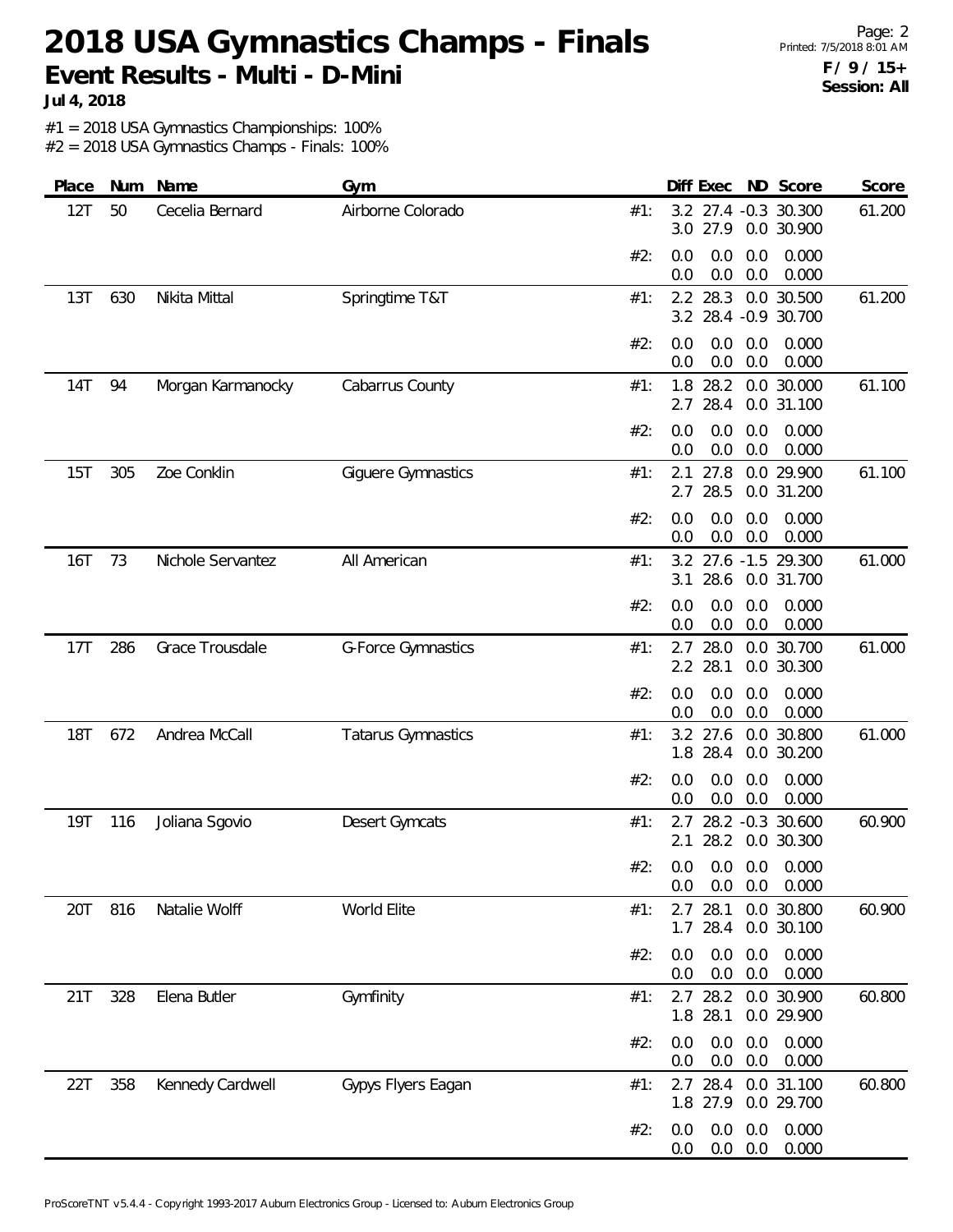Page: 3 Printed: 7/5/2018 8:01 AM **F / 9 / 15+ Session: All**

**Jul 4, 2018**

#1 = 2018 USA Gymnastics Championships: 100%

| Place | Num | Name                  | Gym                        | Score<br>Diff Exec<br>ND Score                                                  |
|-------|-----|-----------------------|----------------------------|---------------------------------------------------------------------------------|
| 23T   | 725 | Alex Holland          | Tornado Sport Club         | 27.8<br>0.0 30.900<br>60.800<br>#1:<br>3.1<br>3.2 27.6 -0.9 29.900              |
|       |     |                       |                            | #2:<br>0.0<br>0.0<br>0.0<br>0.000<br>0.0<br>0.0<br>0.000<br>0.0                 |
| 24    | 274 | <b>Talbot Arnold</b>  | For the Kidz               | 28.7 -0.9 30.000<br>60.700<br>#1:<br>$2.2^{\circ}$<br>28.6<br>0.0 30.700<br>2.1 |
|       |     |                       |                            | 0.0<br>0.0<br>#2:<br>0.0<br>0.000<br>0.0<br>0.0<br>0.0<br>0.000                 |
| 25T   | 280 | Anja Whitehouse       | For the Kidz               | 2.2 28.7<br>60.600<br>0.0 30.900<br>#1:<br>1.8 27.9<br>0.0 29.700               |
|       |     |                       |                            | 0.0<br>#2:<br>0.0<br>0.0<br>0.000<br>0.0<br>0.0<br>0.0<br>0.000                 |
| 26T   | 764 | Kiley Irlbeck         | Upsidedowners              | 28.1<br>$-0.9$ 29.300<br>60.600<br>2.1<br>#1:<br>28.6<br>0.0 31.300<br>2.7      |
|       |     |                       |                            | 0.000<br>#2:<br>0.0<br>0.0<br>0.0<br>0.0<br>0.0<br>0.000<br>0.0                 |
| 27    | 287 | <b>Taylor Bentley</b> | Galaxy                     | 27.6 -0.9 29.600<br>60.400<br>#1:<br>2.9<br>3.2 27.6<br>0.0 30.800              |
|       |     |                       |                            | #2:<br>0.0<br>0.0<br>0.0<br>0.000<br>0.0<br>0.0<br>0.0<br>0.000                 |
| 28    | 285 | Kristine Pietrelli    | <b>G-Force Gymnastics</b>  | 60.300<br>2.2 28.9 -1.2 29.900<br>#1:<br>28.6 -0.9 30.400<br>2.7                |
|       |     |                       |                            | 0.0<br>#2:<br>0.0<br>0.0<br>0.000<br>0.0<br>0.0<br>0.0<br>0.000                 |
| 29    | 523 | Abigail Bowser        | <b>NVG</b>                 | 28.1<br>60.200<br>$-0.9$ 29.300<br>2.1<br>#1:<br>28.2<br>0.0 30.900<br>2.7      |
|       |     |                       |                            | 0.000<br>#2:<br>0.0<br>0.0<br>0.0<br>0.0<br>0.0<br>0.000<br>0.0                 |
| 30    | 437 | Taylor Fordyce        | KC Trampoline Club         | 60.100<br>27.7 -0.3 29.600<br>#1:<br>2.2<br>1.8 28.7<br>0.0 30.500              |
|       |     |                       |                            | #2: 0.0 0.0 0.0 0.0 0.000<br>0.0<br>0.0<br>$0.0\quad 0.000$                     |
| 31    | 589 | Rachel Schachter      | <b>SGA Ballard</b>         | 2.1 27.8 -0.9 29.000<br>60.000<br>#1:<br>2.9 28.1<br>0.0 31.000                 |
|       |     |                       |                            | 0.0<br>0.0<br>0.0<br>0.000<br>#2:<br>$0.0\quad 0.0$<br>0.000<br>0.0             |
| 32    | 228 | Alaina Jenkins        | <b>Fairland Gymnastics</b> | 1.9 26.8 -0.3 28.400<br>59.900<br>#1:<br>3.0 28.5 0.0 31.500                    |
|       |     |                       |                            | 0.0<br>0.0<br>0.0<br>0.000<br>#2:<br>$0.0\ 0.0$<br>0.000<br>0.0                 |
| 33T   | 441 | Sierra Beck           | Kris Power Tumbling        | 1.8 28.8 0.0 30.600<br>59.600<br>#1:<br>2.2 27.7 -0.9 29.000                    |
|       |     |                       |                            | 0.000<br>#2:<br>0.0<br>0.0<br>0.0<br>0.000<br>$0.0\ 0.0$<br>0.0                 |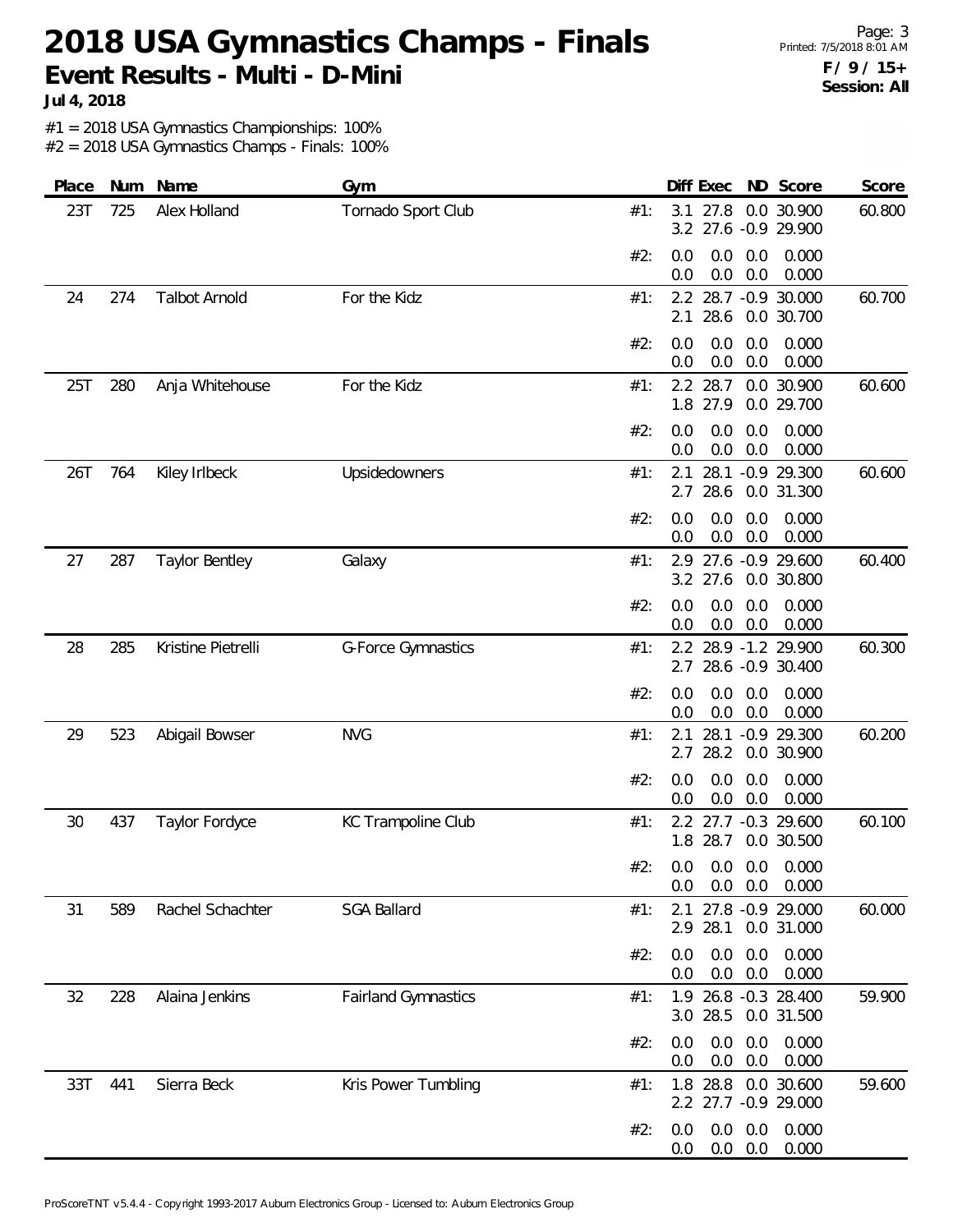Page: 4 Printed: 7/5/2018 8:01 AM **F / 9 / 15+ Session: All**

**Jul 4, 2018**

#1 = 2018 USA Gymnastics Championships: 100%

| Place | Num | Name                  | Gym                   | Score<br>Diff Exec ND Score                                            |
|-------|-----|-----------------------|-----------------------|------------------------------------------------------------------------|
| 34T   | 721 | Anjali Clark          | Tornado Sport Club    | 27.8 -1.5 28.400<br>59.600<br>#1:<br>2.1<br>28.1<br>0.0 31.200<br>3.1  |
|       |     |                       |                       | 0.0<br>#2:<br>0.0<br>0.0<br>0.000<br>0.0<br>0.0<br>0.000<br>0.0        |
| 35    | 330 | Gabriela Vander Wegen | Gymfinity             | 0.0 29.600<br>1.8 27.8<br>#1:<br>59.500<br>2.7 27.5 -0.3 29.900        |
|       |     |                       |                       | 0.0<br>0.0<br>0.000<br>#2:<br>0.0<br>0.0<br>0.0<br>0.000<br>0.0        |
| 36    | 731 | Taylor Ziegenfus      | Tornado Sport Club    | 59.400<br>27.4 -0.9 29.600<br>#1:<br>3.1<br>3.2 27.5 -0.9 29.800       |
|       |     |                       |                       | 0.0<br>0.0<br>#2:<br>0.0<br>0.000<br>0.0<br>0.0<br>0.0<br>0.000        |
| 37    | 785 | Vanessa Ruiz          | Wasatch               | 59.300<br>$1.7$ 27.7<br>0.0 29.400<br>#1:<br>27.8<br>0.0 29.900<br>2.1 |
|       |     |                       |                       | 0.000<br>#2:<br>0.0<br>0.0<br>0.0<br>0.0<br>0.0<br>0.000<br>0.0        |
| 38    | 456 | Emma Grace Schenck    | Let It Shine          | 28.2<br>0.0 30.900<br>58.300<br>#1:<br>2.7<br>3.0 27.4 -3.0 27.400     |
|       |     |                       |                       | #2:<br>0.0<br>0.0<br>0.0<br>0.000<br>0.0<br>0.0<br>0.0<br>0.000        |
| 39    | 784 | Jaydyn Payton         | Wasatch               | 57.800<br>$1.7$ 27.6<br>0.0 29.300<br>#1:<br>2.2 27.5 -1.2 28.500      |
|       |     |                       |                       | 0.0<br>#2:<br>0.0<br>0.0<br>0.000<br>0.0<br>0.0<br>0.0<br>0.000        |
| 40    | 583 | Alaina Hurley         | <b>SGA Ballard</b>    | 28.2<br>51.600<br>0.0 30.900<br>2.7<br>#1:<br>0.9 19.8<br>0.0 20.700   |
|       |     |                       |                       | 0.000<br>#2:<br>0.0<br>0.0<br>0.0<br>0.0<br>0.0<br>0.000<br>0.0        |
| 41    | 41  | London Anderson       | Airbenders            | 28.6<br>0.0 30.800<br>51.500<br>#1:<br>2.2<br>$0.7$ 20.0<br>0.0 20.700 |
|       |     |                       |                       | #2: 0.0 0.0 0.0 0.0 0.000<br>0.0<br>0.0<br>0.000<br>0.0                |
| 42    | 625 | Liann Leidy           | Sonshine Gymnastics   | 0.7 20.2 0.0 20.900<br>51.100<br>#1:<br>1.8 28.4<br>0.0 30.200         |
|       |     |                       |                       | #2:<br>0.0<br>0.0<br>0.0<br>0.000<br>0.0<br>0.0<br>0.0<br>0.000        |
| 43    | 696 | Logan Wright          | <b>Texas Twisters</b> | 20.5<br>0.0 21.200<br>50.400<br>0.7<br>#1:<br>28.0 -0.9 29.200<br>2.1  |
|       |     |                       |                       | 0.0<br>0.0<br>0.000<br>0.0<br>#2:<br>0.0<br>0.0<br>0.000<br>0.0        |
| 44    | 735 | Peyton Brown          | Tumble Tech           | 30.900<br>28.2 0.0 30.900<br>#1:<br>2.7<br>0.0<br>0.0<br>0.0<br>0.000  |
|       |     |                       |                       | 0.0<br>0.0<br>0.000<br>#2:<br>0.0<br>0.0<br>0.0<br>0.000<br>0.0        |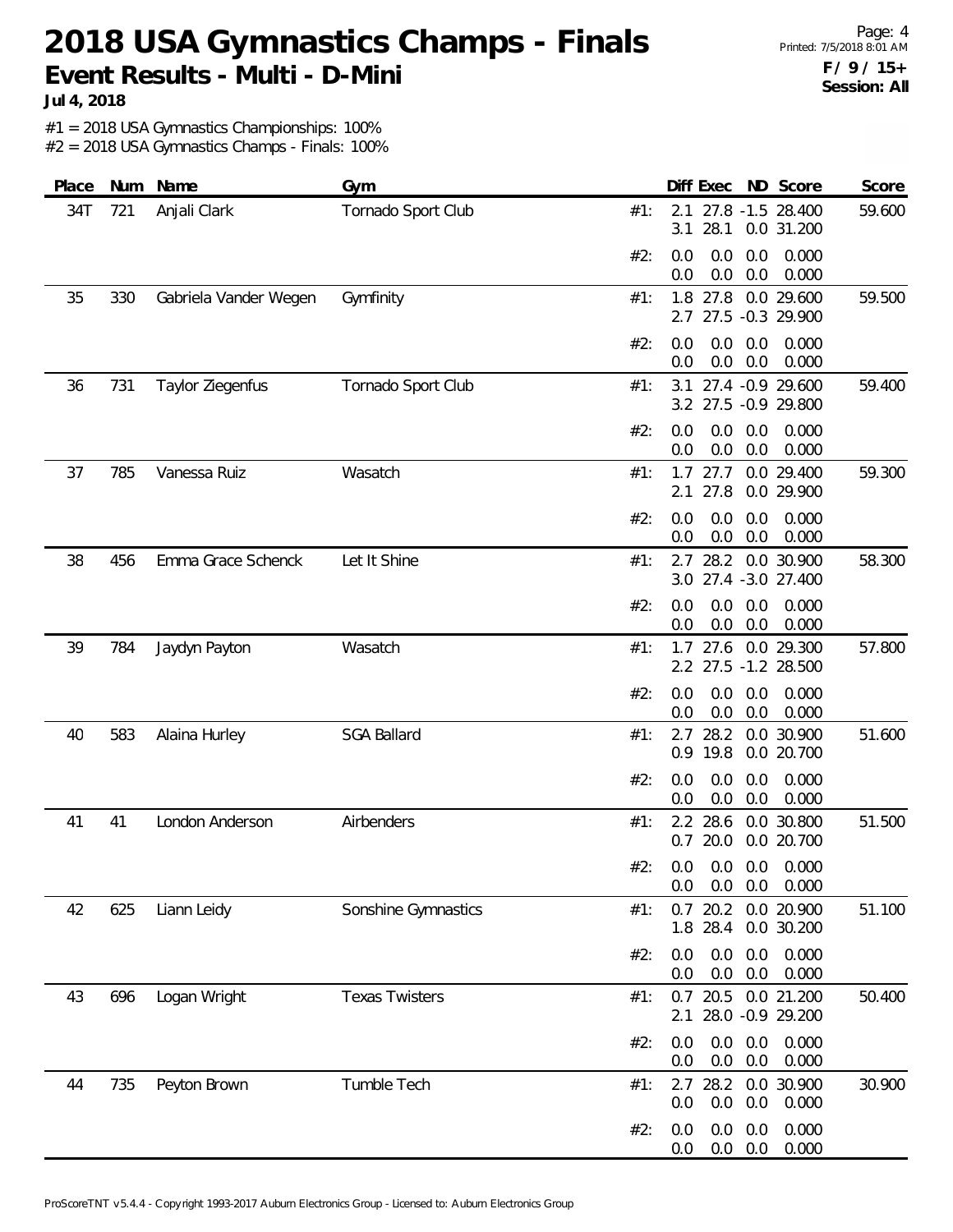Page: 5 Printed: 7/5/2018 8:01 AM **F / 9 / 15+ Session: All**

**Jul 4, 2018**

#1 = 2018 USA Gymnastics Championships: 100%

| Place |     | Num Name          | Gym                |     | Diff Exec ND Score                           |            |                     | Score  |
|-------|-----|-------------------|--------------------|-----|----------------------------------------------|------------|---------------------|--------|
| 45    | 579 | Catherine Bennion | <b>SGA Ballard</b> | #1: | 0.0<br>$0.0^{\circ}$<br>2.7 27.6 -0.3 30.000 | 0.0        | 0.000               | 30.000 |
|       |     |                   |                    | #2: | 0.0<br>0.0<br>0.0<br>0.0                     | 0.0<br>0.0 | 0.000<br>0.000      |        |
| 46    | 763 | Hope Flournoy     | Upsidedowners      | #1: | 28.1<br>1.8<br>0.0<br>0.0                    | 0.0        | 0.0 29.900<br>0.000 | 29.900 |
|       |     |                   |                    | #2: | 0.0<br>0.0<br>$0.0^{\circ}$<br>0.0           | 0.0<br>0.0 | 0.000<br>0.000      |        |
| 47    | 724 | Hannah Hawley     | Tornado Sport Club | #1: | 2.7 26.9 -0.9 28.700<br>0.0<br>0.0           | 0.0        | 0.000               | 28.700 |
|       |     |                   |                    | #2: | 0.0<br>0.0<br>0.0<br>0.0                     | 0.0<br>0.0 | 0.000<br>0.000      |        |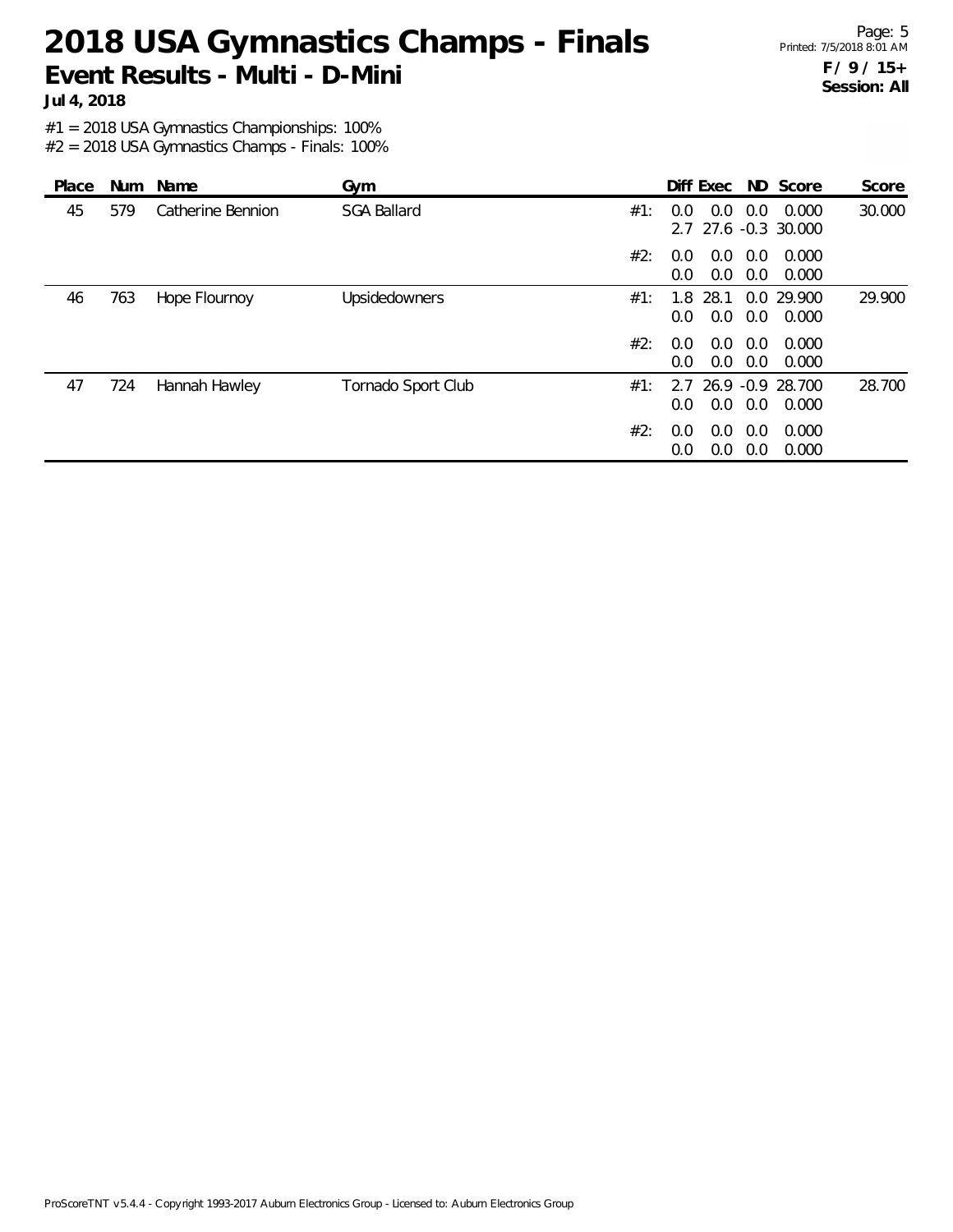Page: 1 Printed: 7/5/2018 9:05 AM **M / 9 / 15+ Session: All**

**Jul 4, 2018**

#1 = 2018 USA Gymnastics Championships: 100%

| Place | Num | Name               | Gym                        | Diff Exec ND Score<br>Score                                             |
|-------|-----|--------------------|----------------------------|-------------------------------------------------------------------------|
| 1     | 123 | Brenden Mickelsen  | DeVeau's                   | 28.7<br>0.0 31.800<br>95.300<br>#1:<br>3.1<br>3.2 28.8<br>0.0 32.000    |
|       |     |                    |                            | 3.0 28.5<br>0.0 31.500<br>#2:<br>0.0<br>0.0<br>0.0<br>0.000             |
| 2     | 795 | Christopher Polley | Winingers                  | 28.5<br>0.0 31.600<br>94.100<br>3.1<br>#1:<br>3.2 27.5<br>0.0 30.700    |
|       |     |                    |                            | 3.0 28.8<br>0.0 31.800<br>#2:<br>0.0<br>0.0<br>0.0<br>0.000             |
| 3     | 484 | Kyle Allen         | <b>MJM Studios</b>         | 94.000<br>3.2 28.3 -0.3 31.200<br>#1:<br>3.0 28.8<br>0.0 31.800         |
|       |     |                    |                            | 27.9<br>0.0 31.000<br>#2:<br>3.1<br>0.0<br>0.0<br>0.0<br>0.000          |
| 4     | 44  | Jonathon Purdum    | Airbenders                 | 93.300<br>28.0 -0.3 30.800<br>#1:<br>3.1<br>3.2 28.2<br>0.0 31.400      |
|       |     |                    |                            | 2.9 28.2<br>0.0 31.100<br>#2:<br>0.0<br>0.0<br>0.0<br>0.000             |
| 5T    | 373 | Andrew Leachman    | Hawaii T&T                 | 3.2 27.6 -0.3 30.500<br>93.200<br>#1:<br>3.3 28.8<br>0.0 32.100         |
|       |     |                    |                            | 3.4 27.5 -0.3 30.600<br>#2:<br>0.0<br>0.0<br>0.0<br>0.000               |
| 6T    | 621 | Cade Robinson      | Sonshine Academy           | 93.200<br>1.8 28.8<br>0.0 30.600<br>#1:<br>3.3 28.7<br>0.0 32.000       |
|       |     |                    |                            | 3.0 27.6<br>0.0 30.600<br>#2:<br>0.0<br>0.0<br>0.0<br>0.000             |
| 7     | 490 | Harrison Smith     | <b>MJM Studios</b>         | 3.2 27.7 -0.9 30.000<br>92.500<br>#1:<br>3.0 29.0<br>0.0 32.000         |
|       |     |                    |                            | 28.3 -0.9 30.500<br>#2:<br>3.1<br>0.0<br>0.0<br>0.0<br>0.000            |
| 8     | 279 | Koulton Ruddle     | For the Kidz               | 28.8<br>0.0 31.500<br>92.100<br>#1:<br>2.7<br>28.1<br>2.7<br>0.0 30.800 |
|       |     |                    |                            | #2:<br>2.9 26.9 0.0 29.800<br>0.0<br>$0.0\quad 0.000$<br>0.0            |
| 9     | 796 | Aaron Bailey       | World Elite                | 3.1 28.4 -0.3 31.200<br>62.000<br>#1:<br>3.2 27.9 -0.3 30.800           |
|       |     |                    |                            | 0.0<br>0.0<br>0.000<br>#2:<br>0.0<br>0.0<br>0.0<br>0.0<br>0.000         |
| 10    | 272 | Alin Richard       | Foothills Gymnastics       | 3.0 28.6<br>0.0 31.600<br>61.900<br>#1:<br>1.8 28.5<br>0.0 30.300       |
|       |     |                    |                            | 0.0<br>0.0<br>0.000<br>#2:<br>0.0<br>0.0<br>0.0<br>0.000<br>0.0         |
| 11T   | 428 | Connor Shemenski   | <b>Integrity Athletics</b> | 61.800<br>3.2 28.5 -0.9 30.800<br>#1:<br>3.0 28.0<br>0.0 31.000         |
|       |     |                    |                            | 0.0<br>0.0<br>0.000<br>0.0<br>#2:<br>$0.0\ 0.0$<br>0.000<br>0.0         |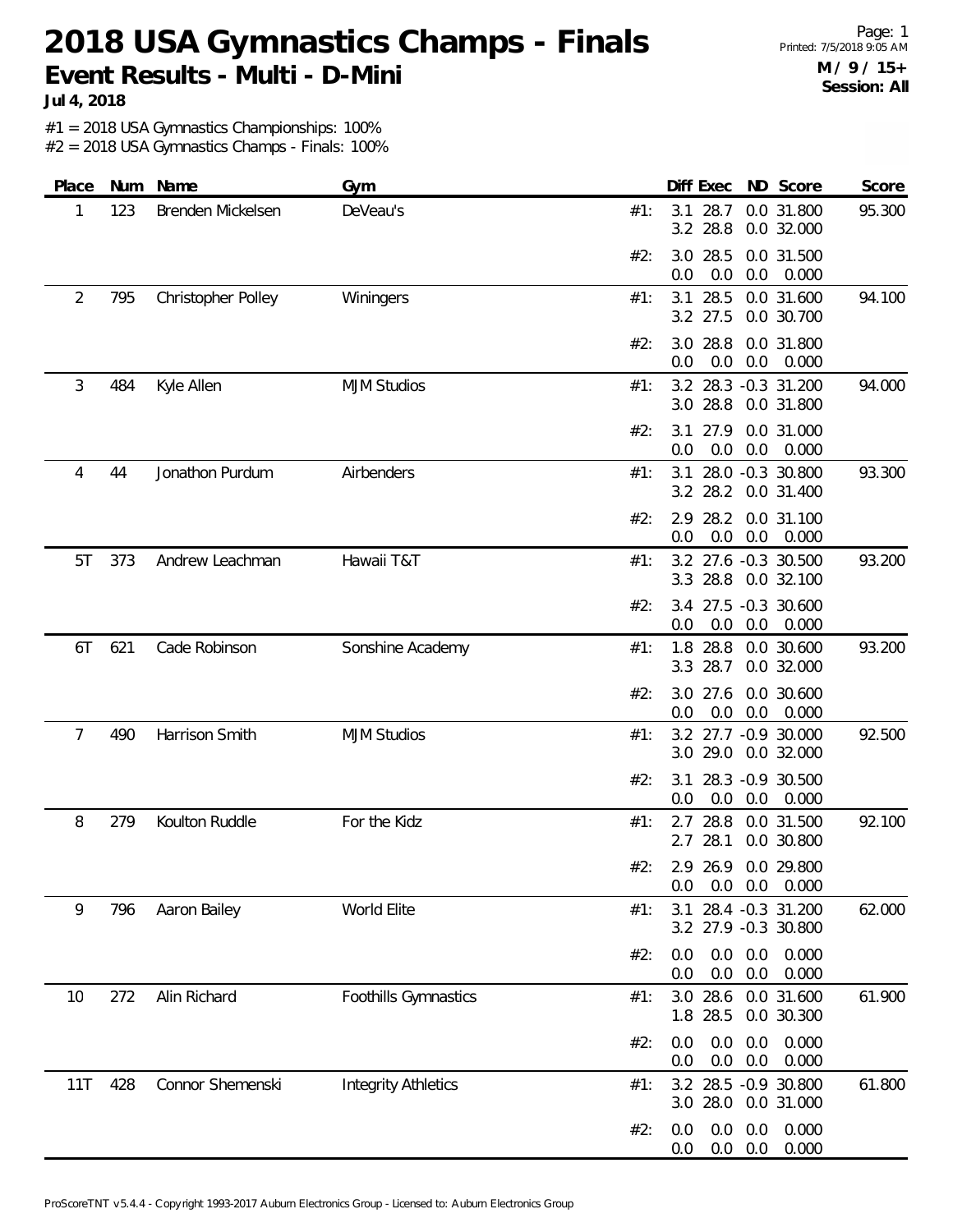Page: 2 Printed: 7/5/2018 9:05 AM **M / 9 / 15+ Session: All**

**Jul 4, 2018**

#1 = 2018 USA Gymnastics Championships: 100%

| Place      | Num | Name                 | Gym                       |     |            | Diff Exec            |            | ND Score                                       | Score  |
|------------|-----|----------------------|---------------------------|-----|------------|----------------------|------------|------------------------------------------------|--------|
| 12T        | 571 | Colby Holmes         | Rocky Mountain            | #1: | 3.2<br>3.1 | 27.0<br>28.5         |            | 0.0 30.200<br>0.0 31.600                       | 61.800 |
|            |     |                      |                           | #2: | 0.0<br>0.0 | 0.0<br>0.0           | 0.0<br>0.0 | 0.000<br>0.000                                 |        |
| 13T        | 728 | Aaron Sheyman        | Tornado Sport Club        | #1: | 3.2        | 3.0 28.2             |            | 28.3 -0.9 30.600<br>0.0 31.200                 | 61.800 |
|            |     |                      |                           | #2: | 0.0<br>0.0 | 0.0<br>0.0           | 0.0<br>0.0 | 0.000<br>0.000                                 |        |
| 14         | 711 | David Montgomery     | <b>Top City Athletics</b> | #1: | 3.3        | 3.2 27.6<br>27.6     |            | 0.0 30.800<br>0.0 30.900                       | 61.700 |
|            |     |                      |                           | #2: | 0.0<br>0.0 | 0.0<br>0.0           | 0.0<br>0.0 | 0.000<br>0.000                                 |        |
| 15T        | 234 | Alex Laster          | Faith Flip                | #1: | 2.7<br>2.7 | 28.4<br>27.8         |            | 0.0 31.100<br>0.0 30.500                       | 61.600 |
|            |     |                      |                           | #2: | 0.0<br>0.0 | 0.0<br>0.0           | 0.0<br>0.0 | 0.000<br>0.000                                 |        |
| 16T        | 512 | Alexander Cruz       | Naples Progressive        | #1: | 3.2<br>3.1 | 28.5                 |            | 28.0 -1.2 30.000<br>0.0 31.600                 | 61.600 |
|            |     |                      |                           | #2: | 0.0<br>0.0 | 0.0<br>0.0           | 0.0<br>0.0 | 0.000<br>0.000                                 |        |
| 17T        | 82  | Jared Oglesby        | <b>Amplify Gymnastics</b> | #1: | 3.2<br>3.0 | 28.1<br>28.0         |            | $-0.9$ 30.400<br>0.0 31.000                    | 61.400 |
|            |     |                      |                           | #2: | 0.0<br>0.0 | 0.0<br>0.0           | 0.0<br>0.0 | 0.000<br>0.000                                 |        |
| <b>18T</b> | 86  | <b>Tyler Dunning</b> | Apex Tumbling             | #1: | 2.7<br>1.8 | 28.5<br>28.4         |            | 0.0 31.200<br>0.0 30.200                       | 61.400 |
|            |     |                      |                           | #2: | 0.0<br>0.0 | 0.0<br>0.0           | 0.0<br>0.0 | 0.000<br>0.000                                 |        |
| 19T        | 631 | <b>Emerson Scott</b> | Springtime T&T            | #1: | 2.7<br>2.1 | 28.1<br>28.5         |            | 0.0 30.800<br>0.0 30.600                       | 61.400 |
|            |     |                      |                           | #2: | 0.0        | 0.0                  | 0.0        | $0.0 \quad 0.0 \quad 0.0 \quad 0.000$<br>0.000 |        |
| 20         | 308 | Thomas Smith         | Giguere Gymnastics        | #1: |            | 2.2 28.0<br>2.9 28.1 |            | 0.0 30.200<br>0.0 31.000                       | 61.200 |
|            |     |                      |                           | #2: | 0.0<br>0.0 | 0.0<br>0.0           | 0.0<br>0.0 | 0.000<br>0.000                                 |        |
| 21T        | 515 | Kenny Vogan          | Nissen Trampoline         | #1: |            | 1.8 28.4<br>2.7 28.2 |            | 0.0 30.200<br>0.0 30.900                       | 61.100 |
|            |     |                      |                           | #2: | 0.0<br>0.0 | 0.0<br>0.0           | 0.0<br>0.0 | 0.000<br>0.000                                 |        |
| 22T        | 648 | Alexander Danker     | Suncoast TNT              | #1: | 3.2        | 27.1<br>2.9 27.9     |            | 0.0 30.300<br>0.0 30.800                       | 61.100 |
|            |     |                      |                           | #2: | 0.0<br>0.0 | 0.0<br>0.0           | 0.0<br>0.0 | 0.000<br>0.000                                 |        |